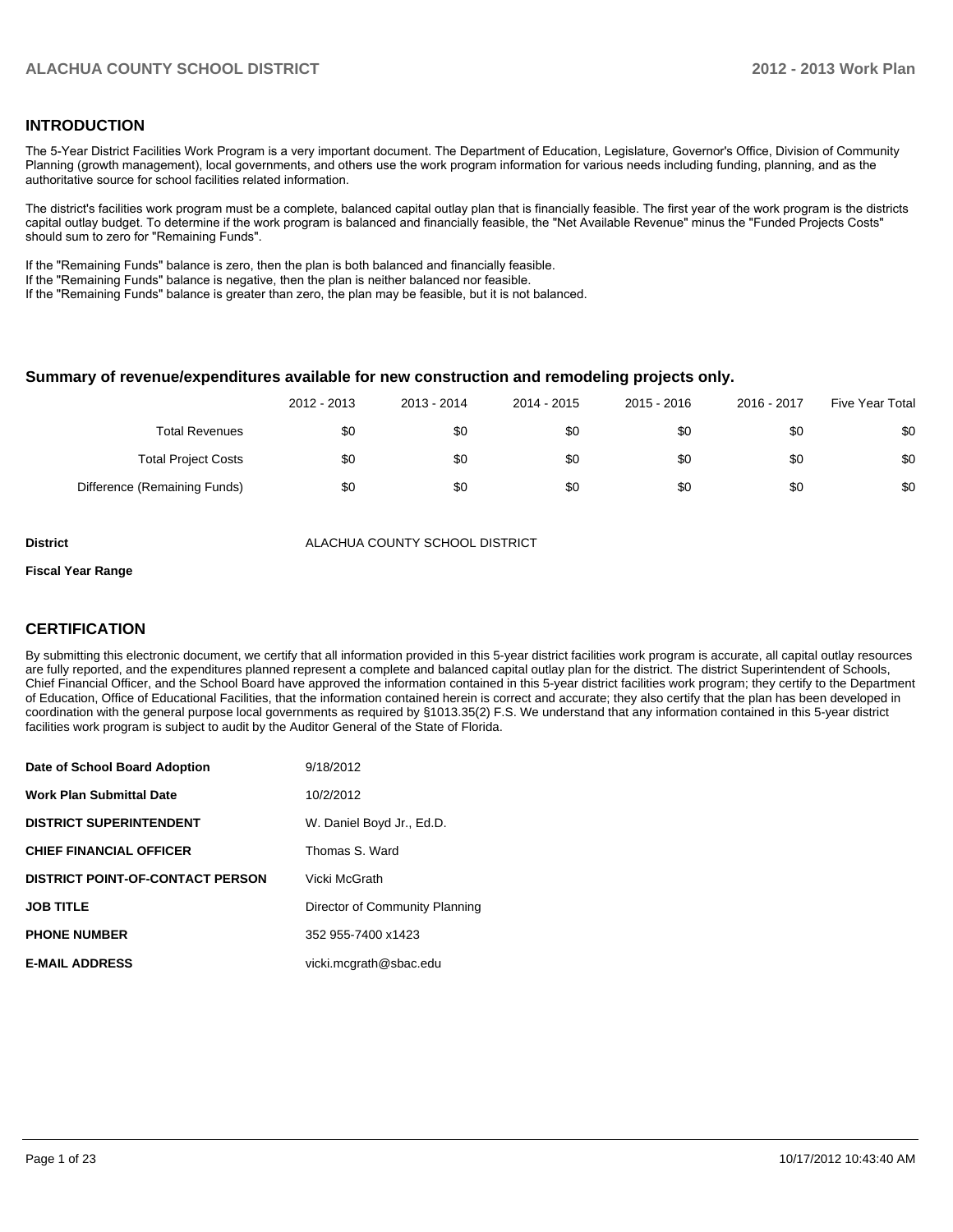# **Expenditures**

### **Expenditure for Maintenance, Repair and Renovation from 1.50-Mills and PECO**

Annually, prior to the adoption of the district school budget, each school board must prepare a tentative district facilities work program that includes a schedule of major repair and renovation projects necessary to maintain the educational and ancillary facilities of the district.

|                | Item                                                                                                                                                                                                                                                                                                                                                                                                                                                                                                                                                                                                                                                                                                                                                                                                                                                                                                                                                                                                                                                                                                                                                                                                                                                                                                                                                     | 2012 - 2013<br><b>Actual Budget</b> | 2013 - 2014<br>Projected | 2014 - 2015<br>Projected | $2015 - 2016$<br>Projected | 2016 - 2017<br>Projected | Total       |  |  |  |
|----------------|----------------------------------------------------------------------------------------------------------------------------------------------------------------------------------------------------------------------------------------------------------------------------------------------------------------------------------------------------------------------------------------------------------------------------------------------------------------------------------------------------------------------------------------------------------------------------------------------------------------------------------------------------------------------------------------------------------------------------------------------------------------------------------------------------------------------------------------------------------------------------------------------------------------------------------------------------------------------------------------------------------------------------------------------------------------------------------------------------------------------------------------------------------------------------------------------------------------------------------------------------------------------------------------------------------------------------------------------------------|-------------------------------------|--------------------------|--------------------------|----------------------------|--------------------------|-------------|--|--|--|
| <b>HVAC</b>    |                                                                                                                                                                                                                                                                                                                                                                                                                                                                                                                                                                                                                                                                                                                                                                                                                                                                                                                                                                                                                                                                                                                                                                                                                                                                                                                                                          | \$550.000                           | \$850.000                | \$950.000                | \$1.100.000                | \$1,200,000              | \$4.650.000 |  |  |  |
|                | A L MEBANE MIDDLE, A Q JONES EXCEPTIONAL STUDENTS CENTER, ABRAHAM LINCOLN MIDDLE, ADMINISTRATIVE ANNEX,<br>Locations:<br>ALACHUA ELEMENTARY, ALACHUA SUPERINTENDENT'S OFFICE, ARCHER ELEMENTARY SCHOOL, C W NORTON ELEMENTARY,<br>CAMP CRYSTAL LAKE, CHARLES W DUVAL ELEMENTARY, CHESTER SHELL ELEMENTARY, CITIZENS FIELD, EARLY HEADSTART<br>FAMILY PROGRAM CENTER, EASTSIDE SENIOR HIGH, F W BUCHHOLZ SENIOR HIGH, FEARNSIDE FAMILY SERVICES CENTER,<br>FORT CLARKE MIDDLE, FRED SIVIA JR SUPPORT CENTER, GAINESVILLE SENIOR HIGH, GLEN SPRINGS ELEMENTARY,<br>HAWTHORNE MIDDLE / HIGH SCHOOL, HAWTHORNE STADIUM, HIDDEN OAK ELEMENTARY, HIGH SPRINGS COMMUNITY SCHOOL,<br>HORIZON CENTER, HOWARD W BISHOP MIDDLE, IDYLWILD ELEMENTARY, J J FINLEY ELEMENTARY, JOSEPH WILLIAMS<br>ELEMENTARY, KANAPAHA MIDDLE, KIMBALL WILES ELEMENTARY, LAKE FOREST ELEMENTARY, LAWTON M CHILES<br>ELEMENTARY, LITTLEWOOD ELEMENTARY, MARJORIE K RAWLINGS ELEMENTARY, MYRA TERWILLIGER ELEMENTARY,<br>NEWBERRY ELEMENTARY, NEWBERRY SENIOR HIGH, OAKVIEW MIDDLE, OSCAR SERVIN CENTER, PRAIRIE VIEW ELEMENTARY,<br>SANTA FE SENIOR HIGH, SIDNEY LANIER CENTER, STEPHEN FOSTER ELEMENTARY, TRAFFIC SAFETY CENTER, W A METCALFE<br>ELEMENTARY, W TRAVIS LOFTEN SENIOR HIGH, W W IRBY ELEMENTARY, WALDO COMMUNITY SCHOOL, WESTWOOD MIDDLE,<br>WILLIAM S TALBOT ELEMENTARY |                                     |                          |                          |                            |                          |             |  |  |  |
| Flooring       |                                                                                                                                                                                                                                                                                                                                                                                                                                                                                                                                                                                                                                                                                                                                                                                                                                                                                                                                                                                                                                                                                                                                                                                                                                                                                                                                                          | \$75,000                            | \$75,000                 | \$75,000                 | \$100,000                  | \$200,000                | \$525,000   |  |  |  |
| Locations:     | A L MEBANE MIDDLE, A Q JONES EXCEPTIONAL STUDENTS CENTER, ABRAHAM LINCOLN MIDDLE, ADMINISTRATIVE ANNEX,<br>ALACHUA ELEMENTARY, ALACHUA SUPERINTENDENT'S OFFICE, ARCHER ELEMENTARY SCHOOL, C W NORTON ELEMENTARY,<br>CAMP CRYSTAL LAKE, CHARLES W DUVAL ELEMENTARY, CHESTER SHELL ELEMENTARY, EARLY HEADSTART FAMILY PROGRAM<br>CENTER, EASTSIDE SENIOR HIGH, FW BUCHHOLZ SENIOR HIGH, FEARNSIDE FAMILY SERVICES CENTER, FORT CLARKE MIDDLE,<br>FRED SIVIA JR SUPPORT CENTER, GAINESVILLE SENIOR HIGH, GLEN SPRINGS ELEMENTARY, HAWTHORNE MIDDLE / HIGH<br>SCHOOL, HAWTHORNE STADIUM, HIDDEN OAK ELEMENTARY, HIGH SPRINGS COMMUNITY SCHOOL, HORIZON CENTER, HOWARD<br>W BISHOP MIDDLE, IDYLWILD ELEMENTARY, J J FINLEY ELEMENTARY, JOSEPH WILLIAMS ELEMENTARY, KANAPAHA MIDDLE,<br>KIMBALL WILES ELEMENTARY, LAKE FOREST ELEMENTARY, LAWTON M CHILES ELEMENTARY, LITTLEWOOD ELEMENTARY,<br>MARJORIE K RAWLINGS ELEMENTARY, MYRA TERWILLIGER ELEMENTARY, NEWBERRY ELEMENTARY, NEWBERRY SENIOR HIGH,<br>OAKVIEW MIDDLE, OSCAR SERVIN CENTER, PRAIRIE VIEW ELEMENTARY, SANTA FE SENIOR HIGH, SIDNEY LANIER CENTER,<br>STEPHEN FOSTER ELEMENTARY, TRAFFIC SAFETY CENTER, W A METCALFE ELEMENTARY, W TRAVIS LOFTEN SENIOR HIGH, W<br>W IRBY ELEMENTARY, WALDO COMMUNITY SCHOOL, WESTWOOD MIDDLE, WILLIAM S TALBOT ELEMENTARY                                   |                                     |                          |                          |                            |                          |             |  |  |  |
| Roofina        |                                                                                                                                                                                                                                                                                                                                                                                                                                                                                                                                                                                                                                                                                                                                                                                                                                                                                                                                                                                                                                                                                                                                                                                                                                                                                                                                                          | \$550.000                           | \$550,000                | \$650,000                | \$900,000                  | \$1,000,000              | \$3.650.000 |  |  |  |
| Locations:     | A L MEBANE MIDDLE, A Q JONES EXCEPTIONAL STUDENTS CENTER, ABRAHAM LINCOLN MIDDLE, ADMINISTRATIVE ANNEX,<br>ALACHUA ELEMENTARY, ALACHUA SUPERINTENDENT'S OFFICE, ARCHER ELEMENTARY SCHOOL, C W NORTON ELEMENTARY,<br>CAMP CRYSTAL LAKE, CHARLES W DUVAL ELEMENTARY, CHESTER SHELL ELEMENTARY, EARLY HEADSTART FAMILY PROGRAM<br>CENTER, EASTSIDE SENIOR HIGH, F W BUCHHOLZ SENIOR HIGH, FEARNSIDE FAMILY SERVICES CENTER, FORT CLARKE MIDDLE,<br>FRED SIVIA JR SUPPORT CENTER. GAINESVILLE SENIOR HIGH, GLEN SPRINGS ELEMENTARY, HAWTHORNE MIDDLE / HIGH<br>SCHOOL, HAWTHORNE STADIUM, HIDDEN OAK ELEMENTARY, HIGH SPRINGS COMMUNITY SCHOOL, HORIZON CENTER, HOWARD<br>W BISHOP MIDDLE, IDYLWILD ELEMENTARY, J J FINLEY ELEMENTARY, JOSEPH WILLIAMS ELEMENTARY, KANAPAHA MIDDLE,<br>KIMBALL WILES ELEMENTARY, LAKE FOREST ELEMENTARY, LAWTON M CHILES ELEMENTARY, LITTLEWOOD ELEMENTARY,<br>MARJORIE K RAWLINGS ELEMENTARY, MYRA TERWILLIGER ELEMENTARY, NEWBERRY ELEMENTARY, NEWBERRY SENIOR HIGH,<br>OAKVIEW MIDDLE, OSCAR SERVIN CENTER, PRAIRIE VIEW ELEMENTARY, SANTA FE SENIOR HIGH, SIDNEY LANIER CENTER,<br>STEPHEN FOSTER ELEMENTARY, TRAFFIC SAFETY CENTER, W A METCALFE ELEMENTARY, W TRAVIS LOFTEN SENIOR HIGH, W<br>W IRBY ELEMENTARY, WALDO COMMUNITY SCHOOL, WESTWOOD MIDDLE, WILLIAM S TALBOT ELEMENTARY                                  |                                     |                          |                          |                            |                          |             |  |  |  |
| Safety to Life |                                                                                                                                                                                                                                                                                                                                                                                                                                                                                                                                                                                                                                                                                                                                                                                                                                                                                                                                                                                                                                                                                                                                                                                                                                                                                                                                                          | \$480,000                           | \$480,000                | \$630,000                | \$1,000,000                | \$1,000,000              | \$3,590,000 |  |  |  |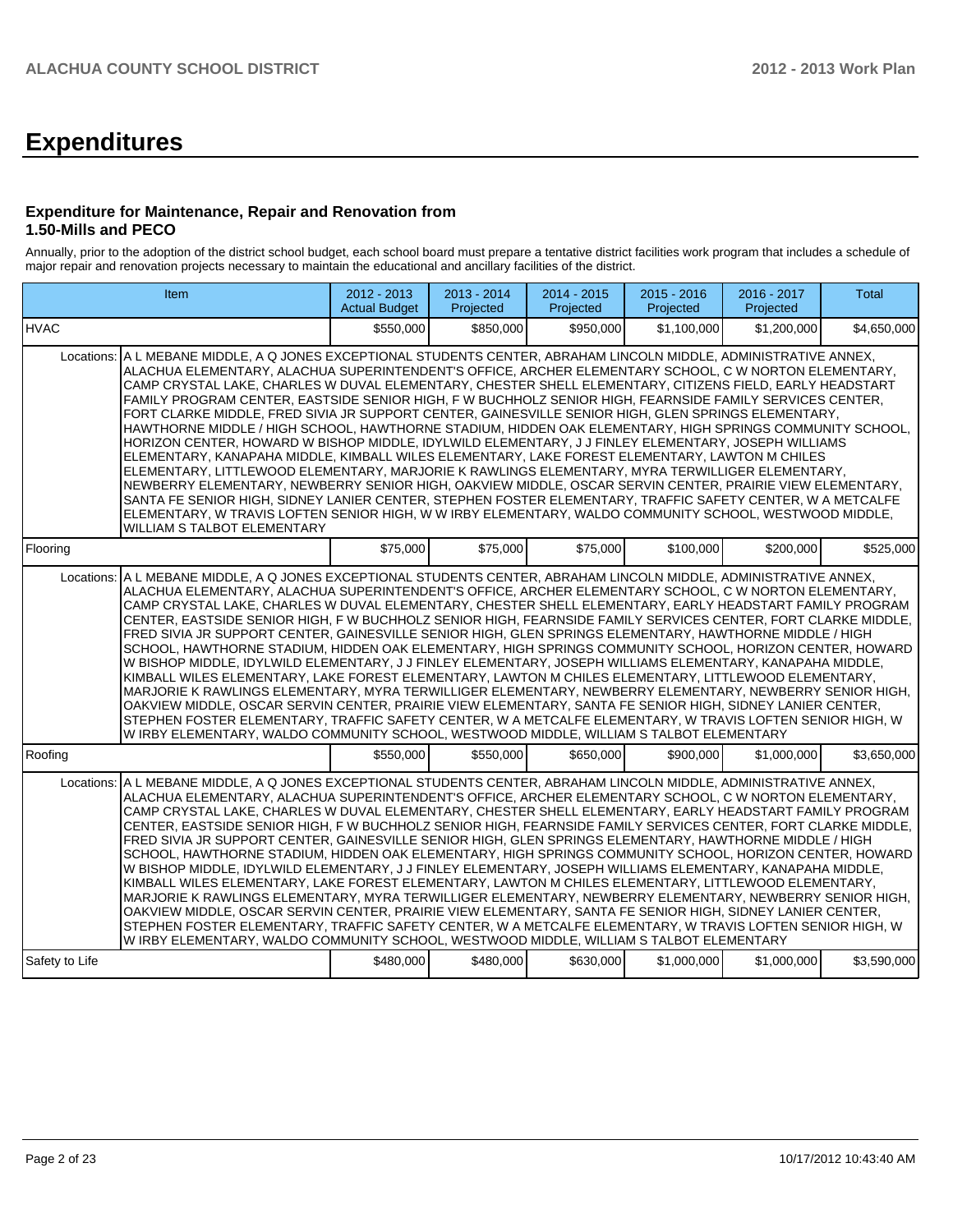| Locations:                                                                                                                                                                                                                                                                                                                                                                                                                                                                                                                                                                                                                                                                                                                                                                                                                                                                                                                                                                                                                                                                                                                                                                                                                                                                                                                                            | A L MEBANE MIDDLE, A Q JONES EXCEPTIONAL STUDENTS CENTER, ABRAHAM LINCOLN MIDDLE, ADMINISTRATIVE ANNEX,<br>ALACHUA ELEMENTARY, ALACHUA SUPERINTENDENT'S OFFICE, ARCHER ELEMENTARY SCHOOL, C W NORTON ELEMENTARY,<br>CAMP CRYSTAL LAKE, CHARLES W DUVAL ELEMENTARY, CHESTER SHELL ELEMENTARY, CITIZENS FIELD, EARLY HEADSTART<br>FAMILY PROGRAM CENTER, EASTSIDE SENIOR HIGH, F W BUCHHOLZ SENIOR HIGH, FEARNSIDE FAMILY SERVICES CENTER,<br>FORT CLARKE MIDDLE, FRED SIVIA JR SUPPORT CENTER, GAINESVILLE SENIOR HIGH, GLEN SPRINGS ELEMENTARY,<br>HAWTHORNE MIDDLE / HIGH SCHOOL, HAWTHORNE STADIUM, HIDDEN OAK ELEMENTARY, HIGH SPRINGS COMMUNITY SCHOOL,<br>HORIZON CENTER, HOWARD W BISHOP MIDDLE, IDYLWILD ELEMENTARY, J J FINLEY ELEMENTARY, JOSEPH WILLIAMS<br>ELEMENTARY, KANAPAHA MIDDLE, KIMBALL WILES ELEMENTARY, LAKE FOREST ELEMENTARY, LAWTON M CHILES<br>ELEMENTARY, LITTLEWOOD ELEMENTARY, MARJORIE K RAWLINGS ELEMENTARY, MYRA TERWILLIGER ELEMENTARY,<br>NEWBERRY ELEMENTARY, NEWBERRY SENIOR HIGH, OAKVIEW MIDDLE, OSCAR SERVIN CENTER, PRAIRIE VIEW ELEMENTARY,<br>SANTA FE SENIOR HIGH, SIDNEY LANIER CENTER, STEPHEN FOSTER ELEMENTARY, TRAFFIC SAFETY CENTER, W A METCALFE<br>ELEMENTARY, W TRAVIS LOFTEN SENIOR HIGH, W W IRBY ELEMENTARY, WALDO COMMUNITY SCHOOL, WESTWOOD MIDDLE,<br>WILLIAM S TALBOT ELEMENTARY |             |             |             |             |             |              |  |  |  |  |  |
|-------------------------------------------------------------------------------------------------------------------------------------------------------------------------------------------------------------------------------------------------------------------------------------------------------------------------------------------------------------------------------------------------------------------------------------------------------------------------------------------------------------------------------------------------------------------------------------------------------------------------------------------------------------------------------------------------------------------------------------------------------------------------------------------------------------------------------------------------------------------------------------------------------------------------------------------------------------------------------------------------------------------------------------------------------------------------------------------------------------------------------------------------------------------------------------------------------------------------------------------------------------------------------------------------------------------------------------------------------|--------------------------------------------------------------------------------------------------------------------------------------------------------------------------------------------------------------------------------------------------------------------------------------------------------------------------------------------------------------------------------------------------------------------------------------------------------------------------------------------------------------------------------------------------------------------------------------------------------------------------------------------------------------------------------------------------------------------------------------------------------------------------------------------------------------------------------------------------------------------------------------------------------------------------------------------------------------------------------------------------------------------------------------------------------------------------------------------------------------------------------------------------------------------------------------------------------------------------------------------------------------------------------------------------------------------------------------------|-------------|-------------|-------------|-------------|-------------|--------------|--|--|--|--|--|
| Fencing                                                                                                                                                                                                                                                                                                                                                                                                                                                                                                                                                                                                                                                                                                                                                                                                                                                                                                                                                                                                                                                                                                                                                                                                                                                                                                                                               |                                                                                                                                                                                                                                                                                                                                                                                                                                                                                                                                                                                                                                                                                                                                                                                                                                                                                                                                                                                                                                                                                                                                                                                                                                                                                                                                            | \$35,000    | \$35,000    | \$135,000   | \$250,000   | \$350,000   | \$805,000    |  |  |  |  |  |
| Locations:                                                                                                                                                                                                                                                                                                                                                                                                                                                                                                                                                                                                                                                                                                                                                                                                                                                                                                                                                                                                                                                                                                                                                                                                                                                                                                                                            | A L MEBANE MIDDLE, A Q JONES EXCEPTIONAL STUDENTS CENTER, ABRAHAM LINCOLN MIDDLE, ADMINISTRATIVE ANNEX,<br>ALACHUA ELEMENTARY, ALACHUA SUPERINTENDENT'S OFFICE, ARCHER ELEMENTARY SCHOOL, C W NORTON ELEMENTARY,<br>CAMP CRYSTAL LAKE, CHARLES W DUVAL ELEMENTARY, CHESTER SHELL ELEMENTARY, CITIZENS FIELD, EARLY HEADSTART<br>FAMILY PROGRAM CENTER, EASTSIDE SENIOR HIGH, F W BUCHHOLZ SENIOR HIGH, FEARNSIDE FAMILY SERVICES CENTER,<br>FORT CLARKE MIDDLE, FRED SIVIA JR SUPPORT CENTER, GAINESVILLE SENIOR HIGH, GLEN SPRINGS ELEMENTARY,<br>HAWTHORNE MIDDLE / HIGH SCHOOL, HAWTHORNE STADIUM, HIDDEN OAK ELEMENTARY, HIGH SPRINGS COMMUNITY SCHOOL,<br>HORIZON CENTER. HOWARD W BISHOP MIDDLE. IDYLWILD ELEMENTARY. J J FINLEY ELEMENTARY. JOSEPH WILLIAMS<br>ELEMENTARY, KANAPAHA MIDDLE, KIMBALL WILES ELEMENTARY, LAKE FOREST ELEMENTARY, LAWTON M CHILES<br>ELEMENTARY, LITTLEWOOD ELEMENTARY, MARJORIE K RAWLINGS ELEMENTARY, MYRA TERWILLIGER ELEMENTARY,<br>NEWBERRY ELEMENTARY, NEWBERRY SENIOR HIGH, OAKVIEW MIDDLE, OSCAR SERVIN CENTER, PRAIRIE VIEW ELEMENTARY,<br>SANTA FE SENIOR HIGH, SIDNEY LANIER CENTER, STEPHEN FOSTER ELEMENTARY, TRAFFIC SAFETY CENTER, W A METCALFE<br>ELEMENTARY, W TRAVIS LOFTEN SENIOR HIGH, W W IRBY ELEMENTARY, WALDO COMMUNITY SCHOOL, WESTWOOD MIDDLE,<br>WILLIAM S TALBOT ELEMENTARY |             |             |             |             |             |              |  |  |  |  |  |
| Parking                                                                                                                                                                                                                                                                                                                                                                                                                                                                                                                                                                                                                                                                                                                                                                                                                                                                                                                                                                                                                                                                                                                                                                                                                                                                                                                                               |                                                                                                                                                                                                                                                                                                                                                                                                                                                                                                                                                                                                                                                                                                                                                                                                                                                                                                                                                                                                                                                                                                                                                                                                                                                                                                                                            | \$0         | \$0         | \$0         | \$0         | \$0         | \$0          |  |  |  |  |  |
|                                                                                                                                                                                                                                                                                                                                                                                                                                                                                                                                                                                                                                                                                                                                                                                                                                                                                                                                                                                                                                                                                                                                                                                                                                                                                                                                                       | Locations: No Locations for this expenditure.                                                                                                                                                                                                                                                                                                                                                                                                                                                                                                                                                                                                                                                                                                                                                                                                                                                                                                                                                                                                                                                                                                                                                                                                                                                                                              |             |             |             |             |             |              |  |  |  |  |  |
| Electrical                                                                                                                                                                                                                                                                                                                                                                                                                                                                                                                                                                                                                                                                                                                                                                                                                                                                                                                                                                                                                                                                                                                                                                                                                                                                                                                                            |                                                                                                                                                                                                                                                                                                                                                                                                                                                                                                                                                                                                                                                                                                                                                                                                                                                                                                                                                                                                                                                                                                                                                                                                                                                                                                                                            | \$0         | \$0         | \$0         | \$0         | \$0         | \$0          |  |  |  |  |  |
|                                                                                                                                                                                                                                                                                                                                                                                                                                                                                                                                                                                                                                                                                                                                                                                                                                                                                                                                                                                                                                                                                                                                                                                                                                                                                                                                                       | Locations: No Locations for this expenditure.                                                                                                                                                                                                                                                                                                                                                                                                                                                                                                                                                                                                                                                                                                                                                                                                                                                                                                                                                                                                                                                                                                                                                                                                                                                                                              |             |             |             |             |             |              |  |  |  |  |  |
| Fire Alarm                                                                                                                                                                                                                                                                                                                                                                                                                                                                                                                                                                                                                                                                                                                                                                                                                                                                                                                                                                                                                                                                                                                                                                                                                                                                                                                                            |                                                                                                                                                                                                                                                                                                                                                                                                                                                                                                                                                                                                                                                                                                                                                                                                                                                                                                                                                                                                                                                                                                                                                                                                                                                                                                                                            | \$0         | \$0         | \$0         | \$0         | \$0         | \$0          |  |  |  |  |  |
|                                                                                                                                                                                                                                                                                                                                                                                                                                                                                                                                                                                                                                                                                                                                                                                                                                                                                                                                                                                                                                                                                                                                                                                                                                                                                                                                                       | Locations: No Locations for this expenditure.                                                                                                                                                                                                                                                                                                                                                                                                                                                                                                                                                                                                                                                                                                                                                                                                                                                                                                                                                                                                                                                                                                                                                                                                                                                                                              |             |             |             |             |             |              |  |  |  |  |  |
| Telephone/Intercom System                                                                                                                                                                                                                                                                                                                                                                                                                                                                                                                                                                                                                                                                                                                                                                                                                                                                                                                                                                                                                                                                                                                                                                                                                                                                                                                             |                                                                                                                                                                                                                                                                                                                                                                                                                                                                                                                                                                                                                                                                                                                                                                                                                                                                                                                                                                                                                                                                                                                                                                                                                                                                                                                                            | \$0         | \$0         | \$0         | \$0         | \$0         | \$0          |  |  |  |  |  |
|                                                                                                                                                                                                                                                                                                                                                                                                                                                                                                                                                                                                                                                                                                                                                                                                                                                                                                                                                                                                                                                                                                                                                                                                                                                                                                                                                       | Locations: No Locations for this expenditure.                                                                                                                                                                                                                                                                                                                                                                                                                                                                                                                                                                                                                                                                                                                                                                                                                                                                                                                                                                                                                                                                                                                                                                                                                                                                                              |             |             |             |             |             |              |  |  |  |  |  |
| <b>Closed Circuit Television</b>                                                                                                                                                                                                                                                                                                                                                                                                                                                                                                                                                                                                                                                                                                                                                                                                                                                                                                                                                                                                                                                                                                                                                                                                                                                                                                                      |                                                                                                                                                                                                                                                                                                                                                                                                                                                                                                                                                                                                                                                                                                                                                                                                                                                                                                                                                                                                                                                                                                                                                                                                                                                                                                                                            | \$0         | \$0         | \$0         | \$0         | \$0         | \$0          |  |  |  |  |  |
|                                                                                                                                                                                                                                                                                                                                                                                                                                                                                                                                                                                                                                                                                                                                                                                                                                                                                                                                                                                                                                                                                                                                                                                                                                                                                                                                                       | Locations: No Locations for this expenditure.                                                                                                                                                                                                                                                                                                                                                                                                                                                                                                                                                                                                                                                                                                                                                                                                                                                                                                                                                                                                                                                                                                                                                                                                                                                                                              |             |             |             |             |             |              |  |  |  |  |  |
| Paint                                                                                                                                                                                                                                                                                                                                                                                                                                                                                                                                                                                                                                                                                                                                                                                                                                                                                                                                                                                                                                                                                                                                                                                                                                                                                                                                                 |                                                                                                                                                                                                                                                                                                                                                                                                                                                                                                                                                                                                                                                                                                                                                                                                                                                                                                                                                                                                                                                                                                                                                                                                                                                                                                                                            | \$35,000    | \$35,000    | \$35,000    | \$100,000   | \$100,000   | \$305,000    |  |  |  |  |  |
| Locations: A L MEBANE MIDDLE, A Q JONES EXCEPTIONAL STUDENTS CENTER, ABRAHAM LINCOLN MIDDLE, ADMINISTRATIVE ANNEX,<br>ALACHUA ELEMENTARY, ALACHUA SUPERINTENDENT'S OFFICE, ARCHER ELEMENTARY SCHOOL, C W NORTON ELEMENTARY,<br>CAMP CRYSTAL LAKE, CHARLES W DUVAL ELEMENTARY, CHESTER SHELL ELEMENTARY, CITIZENS FIELD, EARLY HEADSTART<br>FAMILY PROGRAM CENTER, EASTSIDE SENIOR HIGH, F W BUCHHOLZ SENIOR HIGH, FEARNSIDE FAMILY SERVICES CENTER,<br>FORT CLARKE MIDDLE, FRED SIVIA JR SUPPORT CENTER, GAINESVILLE SENIOR HIGH, GLEN SPRINGS ELEMENTARY,<br>HAWTHORNE MIDDLE / HIGH SCHOOL, HAWTHORNE STADIUM, HIDDEN OAK ELEMENTARY, HIGH SPRINGS COMMUNITY SCHOOL,<br>HORIZON CENTER, HOWARD W BISHOP MIDDLE, IDYLWILD ELEMENTARY, J J FINLEY ELEMENTARY, JOSEPH WILLIAMS<br>ELEMENTARY, KANAPAHA MIDDLE, KIMBALL WILES ELEMENTARY, LAKE FOREST ELEMENTARY, LAWTON M CHILES<br>ELEMENTARY, LITTLEWOOD ELEMENTARY, MARJORIE K RAWLINGS ELEMENTARY, MYRA TERWILLIGER ELEMENTARY,<br>NEWBERRY ELEMENTARY, NEWBERRY SENIOR HIGH, OAKVIEW MIDDLE, OSCAR SERVIN CENTER, PRAIRIE VIEW ELEMENTARY,<br>SANTA FE SENIOR HIGH, SIDNEY LANIER CENTER, STEPHEN FOSTER ELEMENTARY, TRAFFIC SAFETY CENTER, W A METCALFE<br>ELEMENTARY, W TRAVIS LOFTEN SENIOR HIGH, W W IRBY ELEMENTARY, WALDO COMMUNITY SCHOOL, WESTWOOD MIDDLE,<br>WILLIAM S TALBOT ELEMENTARY |                                                                                                                                                                                                                                                                                                                                                                                                                                                                                                                                                                                                                                                                                                                                                                                                                                                                                                                                                                                                                                                                                                                                                                                                                                                                                                                                            |             |             |             |             |             |              |  |  |  |  |  |
| Maintenance/Repair                                                                                                                                                                                                                                                                                                                                                                                                                                                                                                                                                                                                                                                                                                                                                                                                                                                                                                                                                                                                                                                                                                                                                                                                                                                                                                                                    |                                                                                                                                                                                                                                                                                                                                                                                                                                                                                                                                                                                                                                                                                                                                                                                                                                                                                                                                                                                                                                                                                                                                                                                                                                                                                                                                            | \$0         | \$0         | \$0         | \$0         | \$0         | \$0          |  |  |  |  |  |
|                                                                                                                                                                                                                                                                                                                                                                                                                                                                                                                                                                                                                                                                                                                                                                                                                                                                                                                                                                                                                                                                                                                                                                                                                                                                                                                                                       | Locations: No Locations for this expenditure.                                                                                                                                                                                                                                                                                                                                                                                                                                                                                                                                                                                                                                                                                                                                                                                                                                                                                                                                                                                                                                                                                                                                                                                                                                                                                              |             |             |             |             |             |              |  |  |  |  |  |
|                                                                                                                                                                                                                                                                                                                                                                                                                                                                                                                                                                                                                                                                                                                                                                                                                                                                                                                                                                                                                                                                                                                                                                                                                                                                                                                                                       | Sub Total:                                                                                                                                                                                                                                                                                                                                                                                                                                                                                                                                                                                                                                                                                                                                                                                                                                                                                                                                                                                                                                                                                                                                                                                                                                                                                                                                 | \$1,725,000 | \$2,025,000 | \$2,475,000 | \$3,450,000 | \$3,850,000 | \$13,525,000 |  |  |  |  |  |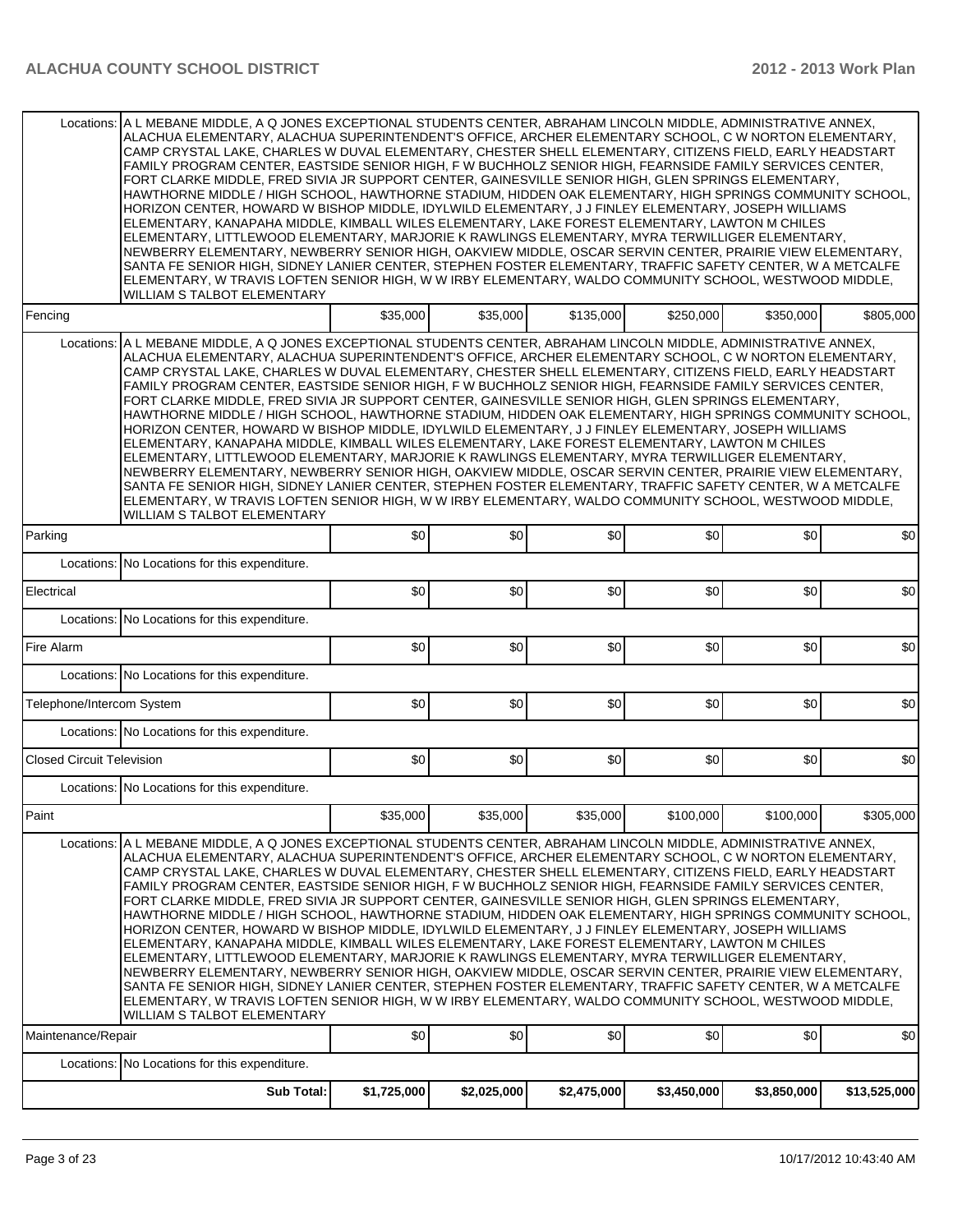$\overline{\phantom{a}}$ 

| PECO Maintenance Expenditures | \$0 I       | \$0         | \$1.271.248 | \$1,490,178 | \$1,645,464 | \$4,406,890  |
|-------------------------------|-------------|-------------|-------------|-------------|-------------|--------------|
| 1.50 Mill Sub Total: I        | \$2,450,629 | \$2,841,128 | \$2.424.187 | \$3,537,362 | \$4,093,045 | \$15,346,351 |

| <b>Other Items</b>                                                                                                                                                                                                                                                                                                                                                                                                                                                                                                                                                                                                                                                                                                                                                                                                                                                                                                                                                                                                                                                                                                                                                                                                                                                                                                                                   | 2012 - 2013<br><b>Actual Budget</b> | $2013 - 2014$<br>Projected | $2014 - 2015$<br>Projected | $2015 - 2016$<br>Projected | 2016 - 2017<br>Projected | <b>Total</b> |  |  |  |  |  |
|------------------------------------------------------------------------------------------------------------------------------------------------------------------------------------------------------------------------------------------------------------------------------------------------------------------------------------------------------------------------------------------------------------------------------------------------------------------------------------------------------------------------------------------------------------------------------------------------------------------------------------------------------------------------------------------------------------------------------------------------------------------------------------------------------------------------------------------------------------------------------------------------------------------------------------------------------------------------------------------------------------------------------------------------------------------------------------------------------------------------------------------------------------------------------------------------------------------------------------------------------------------------------------------------------------------------------------------------------|-------------------------------------|----------------------------|----------------------------|----------------------------|--------------------------|--------------|--|--|--|--|--|
| (W) Energy Efficiency Upgrades                                                                                                                                                                                                                                                                                                                                                                                                                                                                                                                                                                                                                                                                                                                                                                                                                                                                                                                                                                                                                                                                                                                                                                                                                                                                                                                       | \$0                                 | \$50,000                   | \$200,000                  | \$200.000                  | \$200.000                | \$650,000    |  |  |  |  |  |
| Locations EASTSIDE SENIOR HIGH                                                                                                                                                                                                                                                                                                                                                                                                                                                                                                                                                                                                                                                                                                                                                                                                                                                                                                                                                                                                                                                                                                                                                                                                                                                                                                                       |                                     |                            |                            |                            |                          |              |  |  |  |  |  |
| (G) Physical Education Enhancements                                                                                                                                                                                                                                                                                                                                                                                                                                                                                                                                                                                                                                                                                                                                                                                                                                                                                                                                                                                                                                                                                                                                                                                                                                                                                                                  | \$0                                 | \$0                        | \$0                        | \$100,000                  | \$100,000                | \$200,000    |  |  |  |  |  |
| Locations A L MEBANE MIDDLE, A Q JONES EXCEPTIONAL STUDENTS CENTER, ABRAHAM LINCOLN MIDDLE, ALACHUA ELEMENTARY,<br>ARCHER ELEMENTARY SCHOOL, C W NORTON ELEMENTARY, CAMP CRYSTAL LAKE, CHARLES W DUVAL ELEMENTARY,<br>CHESTER SHELL ELEMENTARY, CITIZENS FIELD, EASTSIDE SENIOR HIGH, F W BUCHHOLZ SENIOR HIGH, FORT CLARKE<br>MIDDLE, GAINESVILLE SENIOR HIGH, GLEN SPRINGS ELEMENTARY, HAWTHORNE MIDDLE / HIGH SCHOOL, HAWTHORNE<br>STADIUM, HIDDEN OAK ELEMENTARY, HIGH SPRINGS COMMUNITY SCHOOL, HORIZON CENTER, HOWARD W BISHOP MIDDLE,<br>IDYLWILD ELEMENTARY, J J FINLEY ELEMENTARY, JOSEPH WILLIAMS ELEMENTARY, KANAPAHA MIDDLE, KIMBALL WILES<br>ELEMENTARY, LAKE FOREST ELEMENTARY, LAWTON M CHILES ELEMENTARY, LITTLEWOOD ELEMENTARY, MARJORIE K<br>RAWLINGS ELEMENTARY, MYRA TERWILLIGER ELEMENTARY, NEWBERRY ELEMENTARY, NEWBERRY SENIOR HIGH, OAKVIEW<br>MIDDLE, PRAIRIE VIEW ELEMENTARY, SANTA FE SENIOR HIGH, SIDNEY LANIER CENTER, STEPHEN FOSTER ELEMENTARY,<br>TRAFFIC SAFETY CENTER, W A METCALFE ELEMENTARY, W TRAVIS LOFTEN SENIOR HIGH, W W IRBY ELEMENTARY, WALDO<br>COMMUNITY SCHOOL, WESTWOOD MIDDLE, WILLIAM S TALBOT ELEMENTARY                                                                                                                                                                                          |                                     |                            |                            |                            |                          |              |  |  |  |  |  |
| (W) Energy Conservation Program                                                                                                                                                                                                                                                                                                                                                                                                                                                                                                                                                                                                                                                                                                                                                                                                                                                                                                                                                                                                                                                                                                                                                                                                                                                                                                                      | \$0                                 | \$31,128                   | \$50,000                   | \$50,000                   | \$50,000                 | \$181,128    |  |  |  |  |  |
| Locations A L MEBANE MIDDLE, A Q JONES EXCEPTIONAL STUDENTS CENTER, ABRAHAM LINCOLN MIDDLE, ADMINISTRATIVE ANNEX,<br>ALACHUA ELEMENTARY, ALACHUA SUPERINTENDENT'S OFFICE, ARCHER ELEMENTARY SCHOOL, C W NORTON ELEMENTARY,<br>CAMP CRYSTAL LAKE, CHARLES W DUVAL ELEMENTARY, CHESTER SHELL ELEMENTARY, CITIZENS FIELD, EARLY HEADSTART<br>FAMILY PROGRAM CENTER, EASTSIDE SENIOR HIGH, F W BUCHHOLZ SENIOR HIGH, FEARNSIDE FAMILY SERVICES CENTER,<br>FORT CLARKE MIDDLE, FRED SIVIA JR SUPPORT CENTER, GAINESVILLE SENIOR HIGH, GLEN SPRINGS ELEMENTARY,<br>HAWTHORNE MIDDLE / HIGH SCHOOL, HAWTHORNE STADIUM, HIDDEN OAK ELEMENTARY, HIGH SPRINGS COMMUNITY<br>SCHOOL, HORIZON CENTER, HOWARD W BISHOP MIDDLE, IDYLWILD ELEMENTARY, J J FINLEY ELEMENTARY, JOSEPH<br>WILLIAMS ELEMENTARY, KANAPAHA MIDDLE, KIMBALL WILES ELEMENTARY, LAKE FOREST ELEMENTARY, LAWTON M CHILES<br>ELEMENTARY, LITTLEWOOD ELEMENTARY, MARJORIE K RAWLINGS ELEMENTARY, MYRA TERWILLIGER ELEMENTARY,<br>NEWBERRY ELEMENTARY, NEWBERRY SENIOR HIGH, OAKVIEW MIDDLE, OSCAR SERVIN CENTER, PRAIRIE VIEW<br>ELEMENTARY, SANTA FE SENIOR HIGH, SIDNEY LANIER CENTER, STEPHEN FOSTER ELEMENTARY, TRAFFIC SAFETY CENTER.<br>W A METCALFE ELEMENTARY, W TRAVIS LOFTEN SENIOR HIGH, W W IRBY ELEMENTARY, WALDO COMMUNITY SCHOOL,<br>WESTWOOD MIDDLE, WILLIAM S TALBOT ELEMENTARY |                                     |                            |                            |                            |                          |              |  |  |  |  |  |
| (U) Consulting Services                                                                                                                                                                                                                                                                                                                                                                                                                                                                                                                                                                                                                                                                                                                                                                                                                                                                                                                                                                                                                                                                                                                                                                                                                                                                                                                              | \$30,000                            | \$30,000                   | \$30,000                   | \$30,000                   | \$50,000                 | \$170.000    |  |  |  |  |  |
| Locations A L MEBANE MIDDLE, A Q JONES EXCEPTIONAL STUDENTS CENTER, ABRAHAM LINCOLN MIDDLE, ADMINISTRATIVE ANNEX,<br>ALACHUA ELEMENTARY, ALACHUA SUPERINTENDENT'S OFFICE, ARCHER ELEMENTARY SCHOOL, C W NORTON ELEMENTARY,<br>CAMP CRYSTAL LAKE, CHARLES W DUVAL ELEMENTARY, CHESTER SHELL ELEMENTARY, CITIZENS FIELD, EARLY HEADSTART<br>FAMILY PROGRAM CENTER, EASTSIDE SENIOR HIGH, F W BUCHHOLZ SENIOR HIGH, FEARNSIDE FAMILY SERVICES CENTER,<br>FORT CLARKE MIDDLE, FRED SIVIA JR SUPPORT CENTER, GAINESVILLE SENIOR HIGH, GLEN SPRINGS ELEMENTARY,<br>HAWTHORNE MIDDLE / HIGH SCHOOL, HAWTHORNE STADIUM, HIDDEN OAK ELEMENTARY, HIGH SPRINGS COMMUNITY<br>SCHOOL, HORIZON CENTER, HOWARD W BISHOP MIDDLE, IDYLWILD ELEMENTARY, J J FINLEY ELEMENTARY, JOSEPH<br>WILLIAMS ELEMENTARY, KANAPAHA MIDDLE, KIMBALL WILES ELEMENTARY, LAKE FOREST ELEMENTARY, LAWTON M CHILES<br>ELEMENTARY, LITTLEWOOD ELEMENTARY, MARJORIE K RAWLINGS ELEMENTARY, MYRA TERWILLIGER ELEMENTARY,<br>NEWBERRY ELEMENTARY, NEWBERRY SENIOR HIGH, OAKVIEW MIDDLE, OSCAR SERVIN CENTER, PRAIRIE VIEW<br>ELEMENTARY, SANTA FE SENIOR HIGH, SIDNEY LANIER CENTER, STEPHEN FOSTER ELEMENTARY, TRAFFIC SAFETY CENTER,<br>W A METCALFE ELEMENTARY, W TRAVIS LOFTEN SENIOR HIGH, W W IRBY ELEMENTARY, WALDO COMMUNITY SCHOOL,<br>WESTWOOD MIDDLE, WILLIAM S TALBOT ELEMENTARY |                                     |                            |                            |                            |                          |              |  |  |  |  |  |
| (B) Capital Improvement Projects                                                                                                                                                                                                                                                                                                                                                                                                                                                                                                                                                                                                                                                                                                                                                                                                                                                                                                                                                                                                                                                                                                                                                                                                                                                                                                                     | \$180,629                           | \$200,000                  | \$400,000                  | \$500,000                  | \$500,000                | \$1,780,629  |  |  |  |  |  |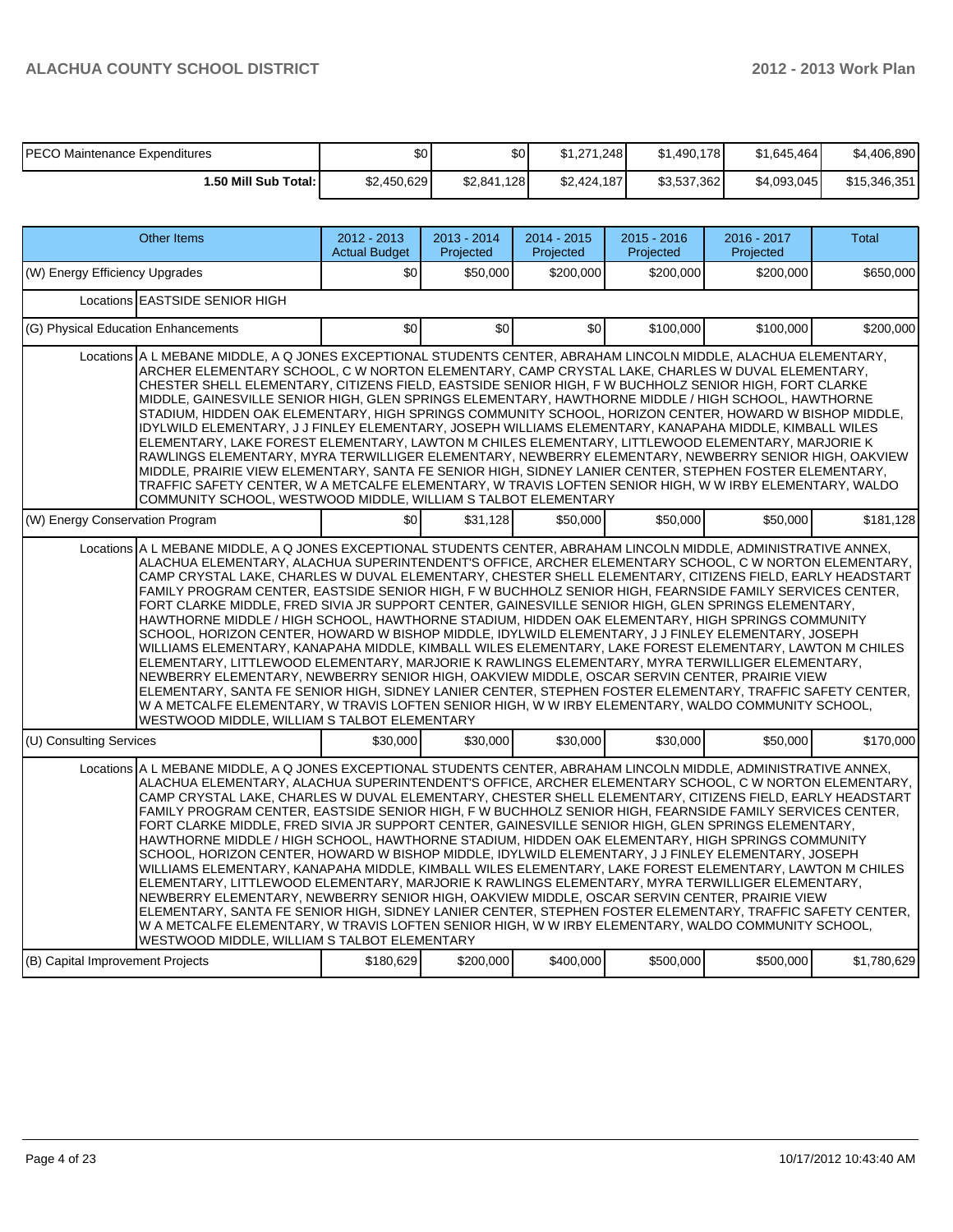|                                     | Locations A L MEBANE MIDDLE, A Q JONES EXCEPTIONAL STUDENTS CENTER, ABRAHAM LINCOLN MIDDLE, ADMINISTRATIVE ANNEX,<br>ALACHUA ELEMENTARY. ALACHUA SUPERINTENDENT'S OFFICE. ARCHER ELEMENTARY SCHOOL. C W NORTON ELEMENTARY.<br>CAMP CRYSTAL LAKE. CHARLES W DUVAL ELEMENTARY, CHESTER SHELL ELEMENTARY, CITIZENS FIELD, EARLY HEADSTART<br>FAMILY PROGRAM CENTER, EASTSIDE SENIOR HIGH, F W BUCHHOLZ SENIOR HIGH, FEARNSIDE FAMILY SERVICES CENTER,<br>FORT CLARKE MIDDLE, FRED SIVIA JR SUPPORT CENTER, GAINESVILLE SENIOR HIGH, GLEN SPRINGS ELEMENTARY,<br>HAWTHORNE MIDDLE / HIGH SCHOOL, HAWTHORNE STADIUM, HIDDEN OAK ELEMENTARY, HIGH SPRINGS COMMUNITY<br>SCHOOL, HORIZON CENTER, HOWARD W BISHOP MIDDLE, IDYLWILD ELEMENTARY, J J FINLEY ELEMENTARY, JOSEPH<br>WILLIAMS ELEMENTARY, KANAPAHA MIDDLE, KIMBALL WILES ELEMENTARY, LAKE FOREST ELEMENTARY, LAWTON M CHILES<br>ELEMENTARY, LITTLEWOOD ELEMENTARY, MARJORIE K RAWLINGS ELEMENTARY, MYRA TERWILLIGER ELEMENTARY,<br>NEWBERRY ELEMENTARY, NEWBERRY SENIOR HIGH, OAKVIEW MIDDLE, OSCAR SERVIN CENTER, PRAIRIE VIEW<br>ELEMENTARY, SANTA FE SENIOR HIGH, SIDNEY LANIER CENTER, STEPHEN FOSTER ELEMENTARY, TRAFFIC SAFETY CENTER,<br>W A METCALFE ELEMENTARY, W TRAVIS LOFTEN SENIOR HIGH, W W IRBY ELEMENTARY, WALDO COMMUNITY SCHOOL,<br>WESTWOOD MIDDLE, WILLIAM S TALBOT ELEMENTARY |           |           |           |           |           |             |
|-------------------------------------|------------------------------------------------------------------------------------------------------------------------------------------------------------------------------------------------------------------------------------------------------------------------------------------------------------------------------------------------------------------------------------------------------------------------------------------------------------------------------------------------------------------------------------------------------------------------------------------------------------------------------------------------------------------------------------------------------------------------------------------------------------------------------------------------------------------------------------------------------------------------------------------------------------------------------------------------------------------------------------------------------------------------------------------------------------------------------------------------------------------------------------------------------------------------------------------------------------------------------------------------------------------------------------------------------------------------------------------------------|-----------|-----------|-----------|-----------|-----------|-------------|
| (F) Food Service Projects           |                                                                                                                                                                                                                                                                                                                                                                                                                                                                                                                                                                                                                                                                                                                                                                                                                                                                                                                                                                                                                                                                                                                                                                                                                                                                                                                                                      | \$280,000 | \$250,000 | \$250,000 | \$250,000 | \$250,000 | \$1,280,000 |
| (Z) Construction Contingency        | Locations A L MEBANE MIDDLE, A Q JONES EXCEPTIONAL STUDENTS CENTER, ABRAHAM LINCOLN MIDDLE, ALACHUA ELEMENTARY,<br>ARCHER ELEMENTARY SCHOOL, C W NORTON ELEMENTARY, CAMP CRYSTAL LAKE, CHARLES W DUVAL ELEMENTARY,<br>CHESTER SHELL ELEMENTARY, EASTSIDE SENIOR HIGH, F W BUCHHOLZ SENIOR HIGH, FORT CLARKE MIDDLE, GAINESVILLE<br>SENIOR HIGH, GLEN SPRINGS ELEMENTARY, HAWTHORNE MIDDLE / HIGH SCHOOL, HIDDEN OAK ELEMENTARY, HIGH<br>SPRINGS COMMUNITY SCHOOL, HORIZON CENTER, HOWARD W BISHOP MIDDLE, IDYLWILD ELEMENTARY, J J FINLEY<br>ELEMENTARY, JOSEPH WILLIAMS ELEMENTARY, KANAPAHA MIDDLE, KIMBALL WILES ELEMENTARY, LAKE FOREST<br>ELEMENTARY, LAWTON M CHILES ELEMENTARY, LITTLEWOOD ELEMENTARY, MARJORIE K RAWLINGS ELEMENTARY, MYRA<br>TERWILLIGER ELEMENTARY, NEWBERRY ELEMENTARY, NEWBERRY SENIOR HIGH, OAKVIEW MIDDLE, PRAIRIE VIEW<br>ELEMENTARY, SANTA FE SENIOR HIGH, SIDNEY LANIER CENTER, STEPHEN FOSTER ELEMENTARY, W A METCALFE<br>ELEMENTARY, W TRAVIS LOFTEN SENIOR HIGH, W W IRBY ELEMENTARY, WALDO COMMUNITY SCHOOL, WESTWOOD MIDDLE,<br><b>WILLIAM S TALBOT ELEMENTARY</b>                                                                                                                                                                                                                                             | \$0       | \$0       | \$35.435  | \$52,540  | \$18,509  | \$106,484   |
|                                     | Locations A L MEBANE MIDDLE, A Q JONES EXCEPTIONAL STUDENTS CENTER, ABRAHAM LINCOLN MIDDLE, ADMINISTRATIVE ANNEX,<br>ALACHUA ELEMENTARY, ALACHUA SUPERINTENDENT'S OFFICE, ARCHER ELEMENTARY SCHOOL, C W NORTON ELEMENTARY,                                                                                                                                                                                                                                                                                                                                                                                                                                                                                                                                                                                                                                                                                                                                                                                                                                                                                                                                                                                                                                                                                                                           |           |           |           |           |           |             |
|                                     | CAMP CRYSTAL LAKE, CHARLES W DUVAL ELEMENTARY, CHESTER SHELL ELEMENTARY, CITIZENS FIELD, EARLY HEADSTART<br>FAMILY PROGRAM CENTER, EASTSIDE SENIOR HIGH, F W BUCHHOLZ SENIOR HIGH, FEARNSIDE FAMILY SERVICES CENTER,<br>FORT CLARKE MIDDLE, FRED SIVIA JR SUPPORT CENTER, GAINESVILLE SENIOR HIGH, GLEN SPRINGS ELEMENTARY,<br>HAWTHORNE MIDDLE / HIGH SCHOOL, HAWTHORNE STADIUM, HIDDEN OAK ELEMENTARY, HIGH SPRINGS COMMUNITY<br>SCHOOL, HORIZON CENTER, HOWARD W BISHOP MIDDLE, IDYLWILD ELEMENTARY, J J FINLEY ELEMENTARY, JOSEPH<br>WILLIAMS ELEMENTARY, KANAPAHA MIDDLE, KIMBALL WILES ELEMENTARY, LAKE FOREST ELEMENTARY, LAWTON M CHILES<br>ELEMENTARY, LITTLEWOOD ELEMENTARY, MARJORIE K RAWLINGS ELEMENTARY, MYRA TERWILLIGER ELEMENTARY,<br>NEWBERRY ELEMENTARY, NEWBERRY SENIOR HIGH, OAKVIEW MIDDLE, OSCAR SERVIN CENTER, PRAIRIE VIEW<br>ELEMENTARY, SANTA FE SENIOR HIGH, SIDNEY LANIER CENTER, STEPHEN FOSTER ELEMENTARY, TRAFFIC SAFETY CENTER,<br>W A METCALFE ELEMENTARY, W TRAVIS LOFTEN SENIOR HIGH, W W IRBY ELEMENTARY, WALDO COMMUNITY SCHOOL,<br>WESTWOOD MIDDLE, WILLIAM S TALBOT ELEMENTARY                                                                                                                                                                                                                               |           |           |           |           |           |             |
| (G) Refinish Wood Gym Floors        |                                                                                                                                                                                                                                                                                                                                                                                                                                                                                                                                                                                                                                                                                                                                                                                                                                                                                                                                                                                                                                                                                                                                                                                                                                                                                                                                                      | \$0       | \$20,000  | \$20,000  | \$20,000  | \$20,000  | \$80,000    |
|                                     | Locations A L MEBANE MIDDLE, ABRAHAM LINCOLN MIDDLE, EASTSIDE SENIOR HIGH, F W BUCHHOLZ SENIOR HIGH, GAINESVILLE<br>SENIOR HIGH, HAWTHORNE MIDDLE / HIGH SCHOOL, NEWBERRY SENIOR HIGH                                                                                                                                                                                                                                                                                                                                                                                                                                                                                                                                                                                                                                                                                                                                                                                                                                                                                                                                                                                                                                                                                                                                                                |           |           |           |           |           |             |
| (P) Relocatable Moves & Renovations |                                                                                                                                                                                                                                                                                                                                                                                                                                                                                                                                                                                                                                                                                                                                                                                                                                                                                                                                                                                                                                                                                                                                                                                                                                                                                                                                                      | \$100,000 | \$100,000 | \$100,000 | \$100,000 | \$200.000 | \$600,000   |
|                                     | Locations A L MEBANE MIDDLE, A Q JONES EXCEPTIONAL STUDENTS CENTER, ABRAHAM LINCOLN MIDDLE, ADMINISTRATIVE ANNEX,<br>ALACHUA ELEMENTARY. ALACHUA SUPERINTENDENT'S OFFICE. ARCHER ELEMENTARY SCHOOL. C W NORTON ELEMENTARY.<br>CAMP CRYSTAL LAKE. CHARLES W DUVAL ELEMENTARY, CHESTER SHELL ELEMENTARY, CITIZENS FIELD, EARLY HEADSTART<br>FAMILY PROGRAM CENTER, EASTSIDE SENIOR HIGH, F W BUCHHOLZ SENIOR HIGH, FEARNSIDE FAMILY SERVICES CENTER,<br>FORT CLARKE MIDDLE, FRED SIVIA JR SUPPORT CENTER, GAINESVILLE SENIOR HIGH, GLEN SPRINGS ELEMENTARY,<br>HAWTHORNE MIDDLE / HIGH SCHOOL, HAWTHORNE STADIUM, HIDDEN OAK ELEMENTARY, HIGH SPRINGS COMMUNITY<br>SCHOOL, HORIZON CENTER, HOWARD W BISHOP MIDDLE, IDYLWILD ELEMENTARY, J J FINLEY ELEMENTARY, JOSEPH<br>WILLIAMS ELEMENTARY, KANAPAHA MIDDLE, KIMBALL WILES ELEMENTARY, LAKE FOREST ELEMENTARY, LAWTON M CHILES<br>ELEMENTARY, LITTLEWOOD ELEMENTARY, MARJORIE K RAWLINGS ELEMENTARY, MYRA TERWILLIGER ELEMENTARY,<br>NEWBERRY ELEMENTARY, NEWBERRY SENIOR HIGH, OAKVIEW MIDDLE, OSCAR SERVIN CENTER, PRAIRIE VIEW<br>ELEMENTARY, SANTA FE SENIOR HIGH, SIDNEY LANIER CENTER, STEPHEN FOSTER ELEMENTARY, TRAFFIC SAFETY CENTER,<br>W A METCALFE ELEMENTARY, W TRAVIS LOFTEN SENIOR HIGH, W W IRBY ELEMENTARY, WALDO COMMUNITY SCHOOL,<br>WESTWOOD MIDDLE, WILLIAM S TALBOT ELEMENTARY |           |           |           |           |           |             |
|                                     | (N) Environmental Issues & Remediation                                                                                                                                                                                                                                                                                                                                                                                                                                                                                                                                                                                                                                                                                                                                                                                                                                                                                                                                                                                                                                                                                                                                                                                                                                                                                                               | \$25,000  | \$25,000  | \$25,000  | \$90,000  | \$100,000 | \$265,000   |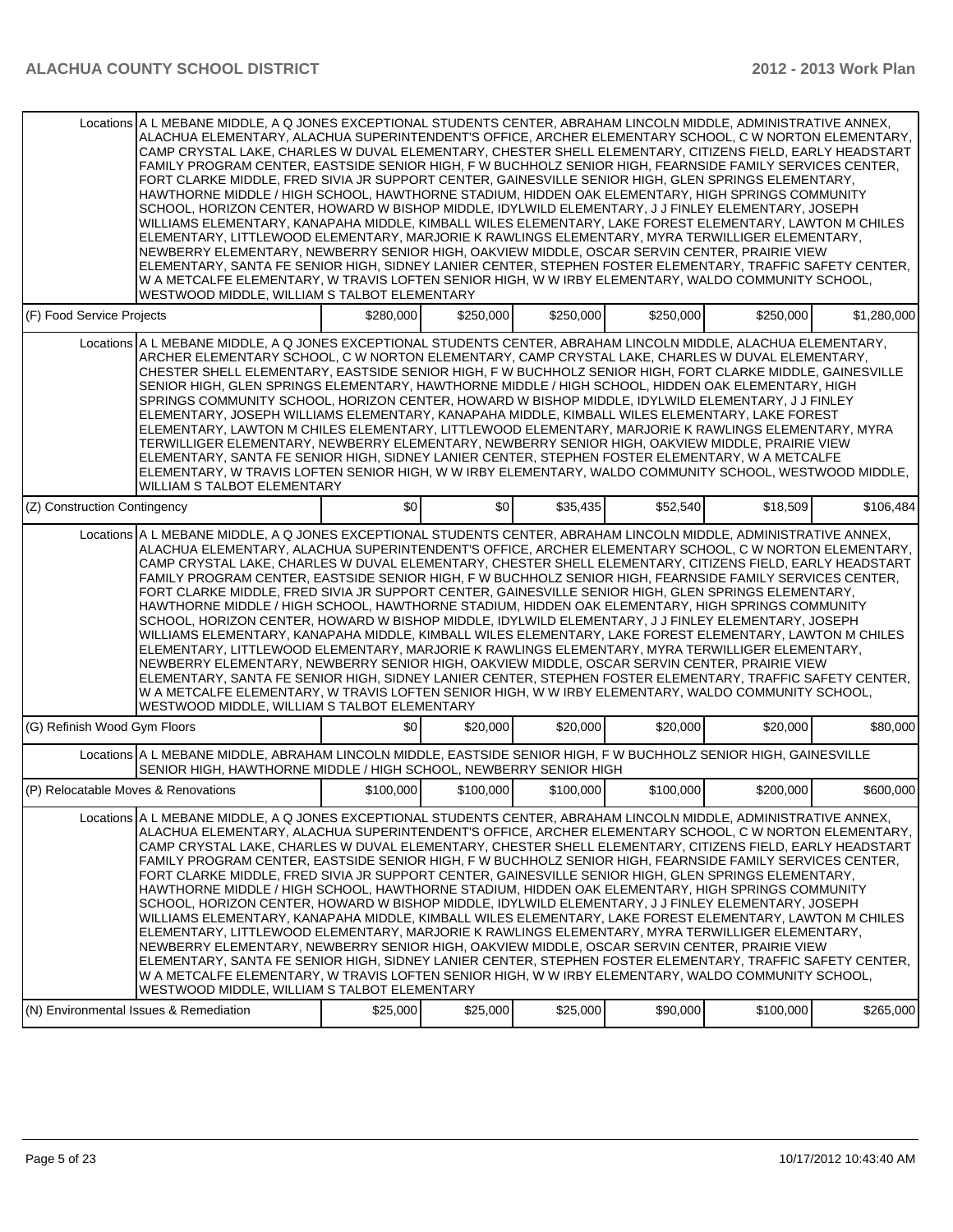|                                   | Total:                                                                                                                                                                                                                                                                                                                                                                                                                                                                                                                                                                                                                                                                                                                                                                                                                                                                                                                                                                                                                                                                                                                                                                                                                                                                                                                                                                                                                                                                                                                                                                                                                                                                                                                                                                                                                                                                        | \$2,450,629 | \$2,841,128 | \$3,695,435 | \$5,027,540 | \$5,738,509 | \$19,753,241 |
|-----------------------------------|-------------------------------------------------------------------------------------------------------------------------------------------------------------------------------------------------------------------------------------------------------------------------------------------------------------------------------------------------------------------------------------------------------------------------------------------------------------------------------------------------------------------------------------------------------------------------------------------------------------------------------------------------------------------------------------------------------------------------------------------------------------------------------------------------------------------------------------------------------------------------------------------------------------------------------------------------------------------------------------------------------------------------------------------------------------------------------------------------------------------------------------------------------------------------------------------------------------------------------------------------------------------------------------------------------------------------------------------------------------------------------------------------------------------------------------------------------------------------------------------------------------------------------------------------------------------------------------------------------------------------------------------------------------------------------------------------------------------------------------------------------------------------------------------------------------------------------------------------------------------------------|-------------|-------------|-------------|-------------|-------------|--------------|
|                                   | Locations FRED SIVIA JR SUPPORT CENTER                                                                                                                                                                                                                                                                                                                                                                                                                                                                                                                                                                                                                                                                                                                                                                                                                                                                                                                                                                                                                                                                                                                                                                                                                                                                                                                                                                                                                                                                                                                                                                                                                                                                                                                                                                                                                                        |             |             |             |             |             |              |
| (U) School Concurrency Management |                                                                                                                                                                                                                                                                                                                                                                                                                                                                                                                                                                                                                                                                                                                                                                                                                                                                                                                                                                                                                                                                                                                                                                                                                                                                                                                                                                                                                                                                                                                                                                                                                                                                                                                                                                                                                                                                               | \$35,000    | \$35,000    | \$35,000    | \$35,000    | \$50,000    | \$190,000    |
|                                   | Locations A L MEBANE MIDDLE, A Q JONES EXCEPTIONAL STUDENTS CENTER, ABRAHAM LINCOLN MIDDLE, ALACHUA ELEMENTARY,<br>ARCHER ELEMENTARY SCHOOL, C W NORTON ELEMENTARY, CAMP CRYSTAL LAKE, CHARLES W DUVAL ELEMENTARY,<br>CHESTER SHELL ELEMENTARY, EASTSIDE SENIOR HIGH, F W BUCHHOLZ SENIOR HIGH, FEARNSIDE FAMILY SERVICES<br>CENTER, FORT CLARKE MIDDLE, GAINESVILLE SENIOR HIGH, GLEN SPRINGS ELEMENTARY, HAWTHORNE MIDDLE / HIGH<br>SCHOOL, HIDDEN OAK ELEMENTARY, HIGH SPRINGS COMMUNITY SCHOOL, HORIZON CENTER, HOWARD W BISHOP MIDDLE,<br>IDYLWILD ELEMENTARY, J J FINLEY ELEMENTARY, JOSEPH WILLIAMS ELEMENTARY, KANAPAHA MIDDLE, KIMBALL WILES<br>ELEMENTARY, LAKE FOREST ELEMENTARY, LAWTON M CHILES ELEMENTARY, LITTLEWOOD ELEMENTARY, MARJORIE K<br>RAWLINGS ELEMENTARY, MYRA TERWILLIGER ELEMENTARY, NEWBERRY ELEMENTARY, NEWBERRY SENIOR HIGH, OAKVIEW<br>MIDDLE, PRAIRIE VIEW ELEMENTARY, SANTA FE SENIOR HIGH, SIDNEY LANIER CENTER, STEPHEN FOSTER ELEMENTARY, W A<br>METCALFE ELEMENTARY, W TRAVIS LOFTEN SENIOR HIGH, W W IRBY ELEMENTARY, WALDO COMMUNITY SCHOOL,<br>WESTWOOD MIDDLE, WILLIAM S TALBOT ELEMENTARY                                                                                                                                                                                                                                                                                                                                                                                                                                                                                                                                                                                                                                                                                                                                           |             |             |             |             |             |              |
| (V) Vocational Minor Projects     | WESTWOOD MIDDLE, WILLIAM S TALBOT ELEMENTARY                                                                                                                                                                                                                                                                                                                                                                                                                                                                                                                                                                                                                                                                                                                                                                                                                                                                                                                                                                                                                                                                                                                                                                                                                                                                                                                                                                                                                                                                                                                                                                                                                                                                                                                                                                                                                                  | \$0         | \$0         | \$0         | \$0         | \$100,000   | \$100,000    |
|                                   | Locations A L MEBANE MIDDLE, A Q JONES EXCEPTIONAL STUDENTS CENTER, ABRAHAM LINCOLN MIDDLE, ADMINISTRATIVE ANNEX,<br>ALACHUA ELEMENTARY, ALACHUA SUPERINTENDENT'S OFFICE, ARCHER ELEMENTARY SCHOOL, C W NORTON ELEMENTARY,<br>CAMP CRYSTAL LAKE, CHARLES W DUVAL ELEMENTARY, CHESTER SHELL ELEMENTARY, CITIZENS FIELD, EARLY HEADSTART<br>FAMILY PROGRAM CENTER, EASTSIDE SENIOR HIGH, F W BUCHHOLZ SENIOR HIGH, FEARNSIDE FAMILY SERVICES CENTER,<br>FORT CLARKE MIDDLE, FRED SIVIA JR SUPPORT CENTER, GAINESVILLE SENIOR HIGH, GLEN SPRINGS ELEMENTARY,<br>HAWTHORNE MIDDLE / HIGH SCHOOL, HAWTHORNE STADIUM, HIDDEN OAK ELEMENTARY, HIGH SPRINGS COMMUNITY<br>SCHOOL, HORIZON CENTER, HOWARD W BISHOP MIDDLE, IDYLWILD ELEMENTARY, J J FINLEY ELEMENTARY, JOSEPH<br>WILLIAMS ELEMENTARY, KANAPAHA MIDDLE, KIMBALL WILES ELEMENTARY, LAKE FOREST ELEMENTARY, LAWTON M CHILES<br>ELEMENTARY, LITTLEWOOD ELEMENTARY, MARJORIE K RAWLINGS ELEMENTARY, MYRA TERWILLIGER ELEMENTARY,<br>NEWBERRY ELEMENTARY, NEWBERRY SENIOR HIGH, OAKVIEW MIDDLE, OSCAR SERVIN CENTER, PRAIRIE VIEW<br>ELEMENTARY, SANTA FE SENIOR HIGH, SIDNEY LANIER CENTER, STEPHEN FOSTER ELEMENTARY, TRAFFIC SAFETY CENTER,<br>W A METCALFE ELEMENTARY, W TRAVIS LOFTEN SENIOR HIGH, W W IRBY ELEMENTARY, WALDO COMMUNITY SCHOOL,                                                                                                                                                                                                                                                                                                                                                                                                                                                                                                                                                                          |             |             |             |             |             |              |
|                                   | (T) Technology Communications Upgrades                                                                                                                                                                                                                                                                                                                                                                                                                                                                                                                                                                                                                                                                                                                                                                                                                                                                                                                                                                                                                                                                                                                                                                                                                                                                                                                                                                                                                                                                                                                                                                                                                                                                                                                                                                                                                                        | \$75,000    | \$75,000    | \$75,000    | \$100,000   | \$100,000   | \$425,000    |
|                                   | ELEMENTARY, LITTLEWOOD ELEMENTARY, MARJORIE K RAWLINGS ELEMENTARY, MYRA TERWILLIGER ELEMENTARY,<br>NEWBERRY ELEMENTARY, NEWBERRY SENIOR HIGH, OAKVIEW MIDDLE, OSCAR SERVIN CENTER, PRAIRIE VIEW<br>ELEMENTARY, SANTA FE SENIOR HIGH, SIDNEY LANIER CENTER, STEPHEN FOSTER ELEMENTARY, TRAFFIC SAFETY CENTER,<br>W A METCALFE ELEMENTARY, W TRAVIS LOFTEN SENIOR HIGH, W W IRBY ELEMENTARY, WALDO COMMUNITY SCHOOL,<br>WESTWOOD MIDDLE, WILLIAM S TALBOT ELEMENTARY<br>(J) Fixed Furnishings and Equipment Replacement<br>Locations A L MEBANE MIDDLE, A Q JONES EXCEPTIONAL STUDENTS CENTER, ABRAHAM LINCOLN MIDDLE, ADMINISTRATIVE ANNEX,<br>ALACHUA ELEMENTARY, ALACHUA SUPERINTENDENT'S OFFICE, ARCHER ELEMENTARY SCHOOL, C W NORTON ELEMENTARY,<br>CAMP CRYSTAL LAKE, CHARLES W DUVAL ELEMENTARY, CHESTER SHELL ELEMENTARY, CITIZENS FIELD, EARLY HEADSTART<br>FAMILY PROGRAM CENTER, EASTSIDE SENIOR HIGH, F W BUCHHOLZ SENIOR HIGH, FEARNSIDE FAMILY SERVICES CENTER,<br>FORT CLARKE MIDDLE, FRED SIVIA JR SUPPORT CENTER, GAINESVILLE SENIOR HIGH, GLEN SPRINGS ELEMENTARY,<br>HAWTHORNE MIDDLE / HIGH SCHOOL, HAWTHORNE STADIUM, HIDDEN OAK ELEMENTARY, HIGH SPRINGS COMMUNITY<br>SCHOOL, HORIZON CENTER, HOWARD W BISHOP MIDDLE, IDYLWILD ELEMENTARY, J J FINLEY ELEMENTARY, JOSEPH<br>WILLIAMS ELEMENTARY, KANAPAHA MIDDLE, KIMBALL WILES ELEMENTARY, LAKE FOREST ELEMENTARY, LAWTON M CHILES<br>ELEMENTARY, LITTLEWOOD ELEMENTARY, MARJORIE K RAWLINGS ELEMENTARY, MYRA TERWILLIGER ELEMENTARY.<br>NEWBERRY ELEMENTARY, NEWBERRY SENIOR HIGH, OAKVIEW MIDDLE, OSCAR SERVIN CENTER, PRAIRIE VIEW<br>ELEMENTARY, SANTA FE SENIOR HIGH, SIDNEY LANIER CENTER, STEPHEN FOSTER ELEMENTARY, TRAFFIC SAFETY CENTER,<br>W A METCALFE ELEMENTARY, W TRAVIS LOFTEN SENIOR HIGH, W W IRBY ELEMENTARY, WALDO COMMUNITY SCHOOL,<br>WESTWOOD MIDDLE, WILLIAM S TALBOT ELEMENTARY | \$0         | \$0         | \$0         | \$50,000    | \$150,000   | \$200,000    |
|                                   | Locations A L MEBANE MIDDLE, A Q JONES EXCEPTIONAL STUDENTS CENTER, ABRAHAM LINCOLN MIDDLE, ADMINISTRATIVE ANNEX,<br>ALACHUA ELEMENTARY, ALACHUA SUPERINTENDENT'S OFFICE, ARCHER ELEMENTARY SCHOOL, C W NORTON ELEMENTARY,<br>CAMP CRYSTAL LAKE, CHARLES W DUVAL ELEMENTARY, CHESTER SHELL ELEMENTARY, CITIZENS FIELD, EARLY HEADSTART<br>FAMILY PROGRAM CENTER, EASTSIDE SENIOR HIGH, F W BUCHHOLZ SENIOR HIGH, FEARNSIDE FAMILY SERVICES CENTER,<br>FORT CLARKE MIDDLE, FRED SIVIA JR SUPPORT CENTER, GAINESVILLE SENIOR HIGH, GLEN SPRINGS ELEMENTARY,<br>HAWTHORNE MIDDLE / HIGH SCHOOL, HAWTHORNE STADIUM, HIDDEN OAK ELEMENTARY, HIGH SPRINGS COMMUNITY<br>SCHOOL, HORIZON CENTER, HOWARD W BISHOP MIDDLE, IDYLWILD ELEMENTARY, J J FINLEY ELEMENTARY, JOSEPH<br>WILLIAMS ELEMENTARY, KANAPAHA MIDDLE, KIMBALL WILES ELEMENTARY, LAKE FOREST ELEMENTARY, LAWTON M CHILES                                                                                                                                                                                                                                                                                                                                                                                                                                                                                                                                                                                                                                                                                                                                                                                                                                                                                                                                                                                                |             |             |             |             |             |              |

#### **Local 1.50 Mill Expenditure For Maintenance, Repair and Renovation**

Anticipated expenditures expected from local funding sources over the years covered by the current work plan.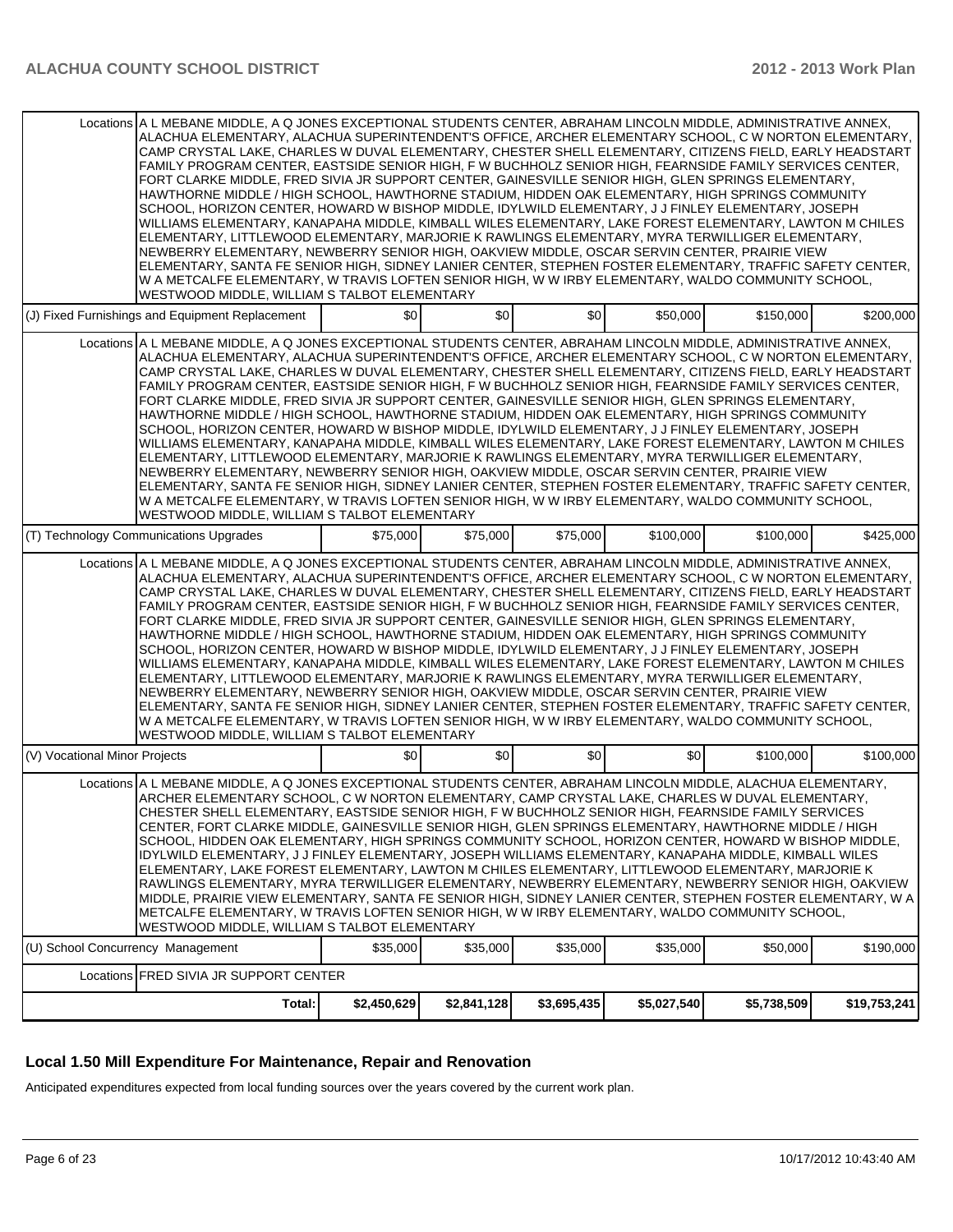| Item                                                         | 2012 - 2013<br><b>Actual Budget</b> | $2013 - 2014$<br>Projected | $2014 - 2015$<br>Projected | $2015 - 2016$<br>Projected | 2016 - 2017<br>Projected | <b>Total</b> |
|--------------------------------------------------------------|-------------------------------------|----------------------------|----------------------------|----------------------------|--------------------------|--------------|
| Remaining Maint and Repair from 1.5 Mills                    | \$2,450,629                         | \$2,841,128                | \$2,424,187                | \$3,537,362                | \$4,093,045              | \$15,346,351 |
| Maintenance/Repair Salaries                                  | \$6,266,644                         | \$6,266,644                | \$6,266,644                | \$6,266,644                | \$6,266,644              | \$31,333,220 |
| <b>School Bus Purchases</b>                                  | \$0                                 | \$0                        | \$1,000,000                | \$1,000,000                | \$1,500,000              | \$3,500,000  |
| <b>Other Vehicle Purchases</b>                               | \$0                                 | \$0                        | \$0                        | \$200,000                  | \$0                      | \$200,000    |
| Capital Outlay Equipment                                     | \$0                                 | \$0                        | \$0                        | \$0                        | \$0                      | \$0          |
| <b>Rent/Lease Payments</b>                                   | \$700,000                           | \$700,000                  | \$700,000                  | \$0                        | \$0                      | \$2,100,000  |
| <b>COP Debt Service</b>                                      | \$6,443,023                         | \$7,401,177                | \$7,396,019                | \$7,393,256                | \$7,393,256              | \$36,026,731 |
| Rent/Lease Relocatables                                      | \$0                                 | \$0                        | \$0                        | \$0                        | \$0                      | \$0          |
| <b>Environmental Problems</b>                                | \$0                                 | \$0                        | \$0                        | \$0                        | \$0                      | \$0          |
| s.1011.14 Debt Service                                       | \$657,254                           | \$0                        | \$0                        | \$0                        | \$0                      | \$657,254    |
| Special Facilities Construction Account                      | \$0                                 | \$0                        | \$0                        | \$0                        | \$0                      | \$0          |
| Premiums for Property Casualty Insurance - 1011.71<br>(4a,b) | \$0                                 | \$0                        | \$0                        | \$0                        | \$0                      | \$0          |
| Qualified School Construction Bonds (QSCB)                   | \$0                                 | \$0                        | \$0                        | \$0                        | \$0                      | \$0          |
| Qualified Zone Academy Bonds (QZAB)                          | \$0                                 | \$0                        | \$0                        | \$0                        | \$0                      | \$0          |
| Capital Projects General Fund Expenditures (9050)            | \$1,800,000                         | \$1,800,000                | \$1,800,000                | \$1,800,000                | \$1,800,000              | \$9,000,000  |
| <b>Local Expenditure Totals:</b>                             | \$18,317,550                        | \$19,008,949               | \$19,586,850               | \$20,197,262               | \$21,052,945             | \$98,163,556 |
| <b>Revenue</b>                                               |                                     |                            |                            |                            |                          |              |

## **1.50 Mill Revenue Source**

Schedule of Estimated Capital Outlay Revenue from each currently approved source which is estimated to be available for expenditures on the projects included in the tentative district facilities work program. All amounts are NET after considering carryover balances, interest earned, new COP's, 1011.14 and 1011.15 loans, etc. Districts cannot use 1.5-Mill funds for salaries except for those explicitly associated with maintenance/repair projects. (1011.71 (5), F.S.)

| <b>Item</b>                                                                       | Fund | $2012 - 2013$<br><b>Actual Value</b> | $2013 - 2014$<br>Projected | $2014 - 2015$<br>Projected | $2015 - 2016$<br>Projected | $2016 - 2017$<br>Projected | Total            |
|-----------------------------------------------------------------------------------|------|--------------------------------------|----------------------------|----------------------------|----------------------------|----------------------------|------------------|
| (1) Non-exempt property<br>assessed valuation                                     |      | \$12,338,575,890                     | \$12,356,575,479           | \$12,703,183,126           | \$13,169,442,256           | \$13,787,310,719           | \$64,355,087,470 |
| (2) The Millege projected for<br>discretionary capital outlay per<br>ls.1011.71   |      | 1.50 <sub>1</sub>                    | 1.50                       | 1.50                       | 1.50                       | 1.50                       |                  |
| (3) Full value of the 1.50-Mill<br>discretionary capital outlay per<br>ls.1011.71 |      | \$20,728,807                         | \$20,759,047               | \$21,341,348               | \$22,124,663               | \$23,162,682               | \$108,116,547    |
| (4) Value of the portion of the 1.50<br>-Mill ACTUALLY levied                     | 370  | \$17,767,549                         | \$17,793,469               | \$18,292,584               | \$18,963,997               | \$19,853,727               | \$92,671,326     |
| $(5)$ Difference of lines $(3)$ and $(4)$                                         |      | \$2,961,258                          | \$2,965,578                | \$3,048,764                | \$3,160,666                | \$3,308,955                | \$15,445,221     |

## **PECO Revenue Source**

The figure in the row designated "PECO Maintenance" will be subtracted from funds available for new construction because PECO maintenance dollars cannot be used for new construction.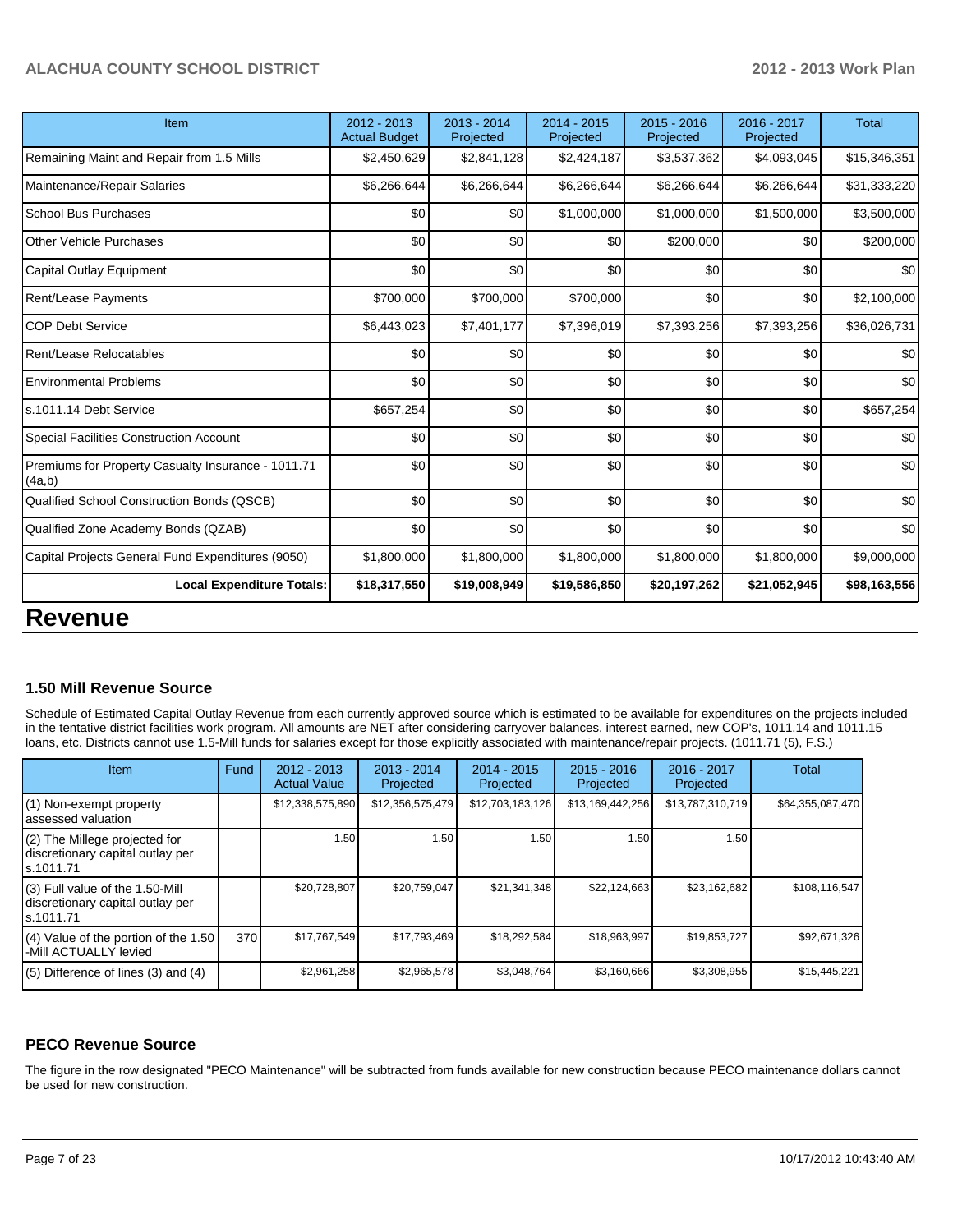| Item                          | Fund | $2012 - 2013$<br><b>Actual Budget</b> | $2013 - 2014$<br>Projected | $2014 - 2015$<br>Projected | $2015 - 2016$<br>Projected | $2016 - 2017$<br>Projected | <b>Total</b> |
|-------------------------------|------|---------------------------------------|----------------------------|----------------------------|----------------------------|----------------------------|--------------|
| <b>PECO New Construction</b>  | 340  | \$0                                   | \$0                        | \$84,043                   | \$28,474                   | \$0                        | \$112,517    |
| PECO Maintenance Expenditures |      | \$0                                   | \$0                        | \$1,271,248                | \$1,490,178                | \$1,645,464                | \$4,406,890  |
|                               |      | \$0                                   | \$0                        | \$1,355,291                | \$1,518,652                | \$1,645,464]               | \$4,519,407  |

## **CO & DS Revenue Source**

Revenue from Capital Outlay and Debt Service funds.

| <b>Item</b>                                      | Fund | $2012 - 2013$<br><b>Actual Budget</b> | $2013 - 2014$<br>Projected | $2014 - 2015$<br>Projected | $2015 - 2016$<br>Projected | $2016 - 2017$<br>Projected | Total     |
|--------------------------------------------------|------|---------------------------------------|----------------------------|----------------------------|----------------------------|----------------------------|-----------|
| ICO & DS Cash Flow-through<br><b>Distributed</b> | 360  | \$158.836                             | \$158.836                  | \$158.836                  | \$158.836                  | \$158,836                  | \$794,180 |
| ICO & DS Interest on<br>Undistributed CO         | 360  | \$10.829                              | \$10,829                   | \$10.829                   | \$10.829                   | \$10,829                   | \$54,145  |
|                                                  |      | \$169,665                             | \$169,665                  | \$169.665                  | \$169,665                  | \$169,665                  | \$848,325 |

### **Fair Share Revenue Source**

All legally binding commitments for proportionate fair-share mitigation for impacts on public school facilities must be included in the 5-year district work program.

Nothing reported for this section.

### **Sales Surtax Referendum**

Specific information about any referendum for a 1-cent or ½-cent surtax referendum during the previous year.

No **Did the school district hold a surtax referendum during the past fiscal year 2011 - 2012?**

## **Additional Revenue Source**

Any additional revenue sources

| <b>Item</b>                                                                                            | 2012 - 2013<br><b>Actual Value</b> | $2013 - 2014$<br>Projected | $2014 - 2015$<br>Projected | $2015 - 2016$<br>Projected | 2016 - 2017<br>Projected | Total |
|--------------------------------------------------------------------------------------------------------|------------------------------------|----------------------------|----------------------------|----------------------------|--------------------------|-------|
| Proceeds from a s.1011.14/15 F.S. Loans                                                                | \$0 <sub>1</sub>                   | \$0                        | \$0                        | \$0                        | \$0                      | \$0   |
| District Bonds - Voted local bond<br>referendum proceeds per s.9, Art VII<br><b>State Constitution</b> | \$0                                | \$0                        | \$0                        | \$0                        | \$0                      | \$0   |
| Proceeds from Special Act Bonds                                                                        | \$0                                | \$0                        | \$0                        | \$0                        | \$0                      | \$0   |
| <b>Estimated Revenue from CO &amp; DS Bond</b><br><b>I</b> Sale                                        | \$0                                | \$0                        | \$0                        | \$0                        | \$0                      | \$0   |
| Proceeds from Voted Capital<br>Improvements millage                                                    | \$0                                | \$0                        | \$0                        | \$0                        | \$0 <sub>1</sub>         | \$0   |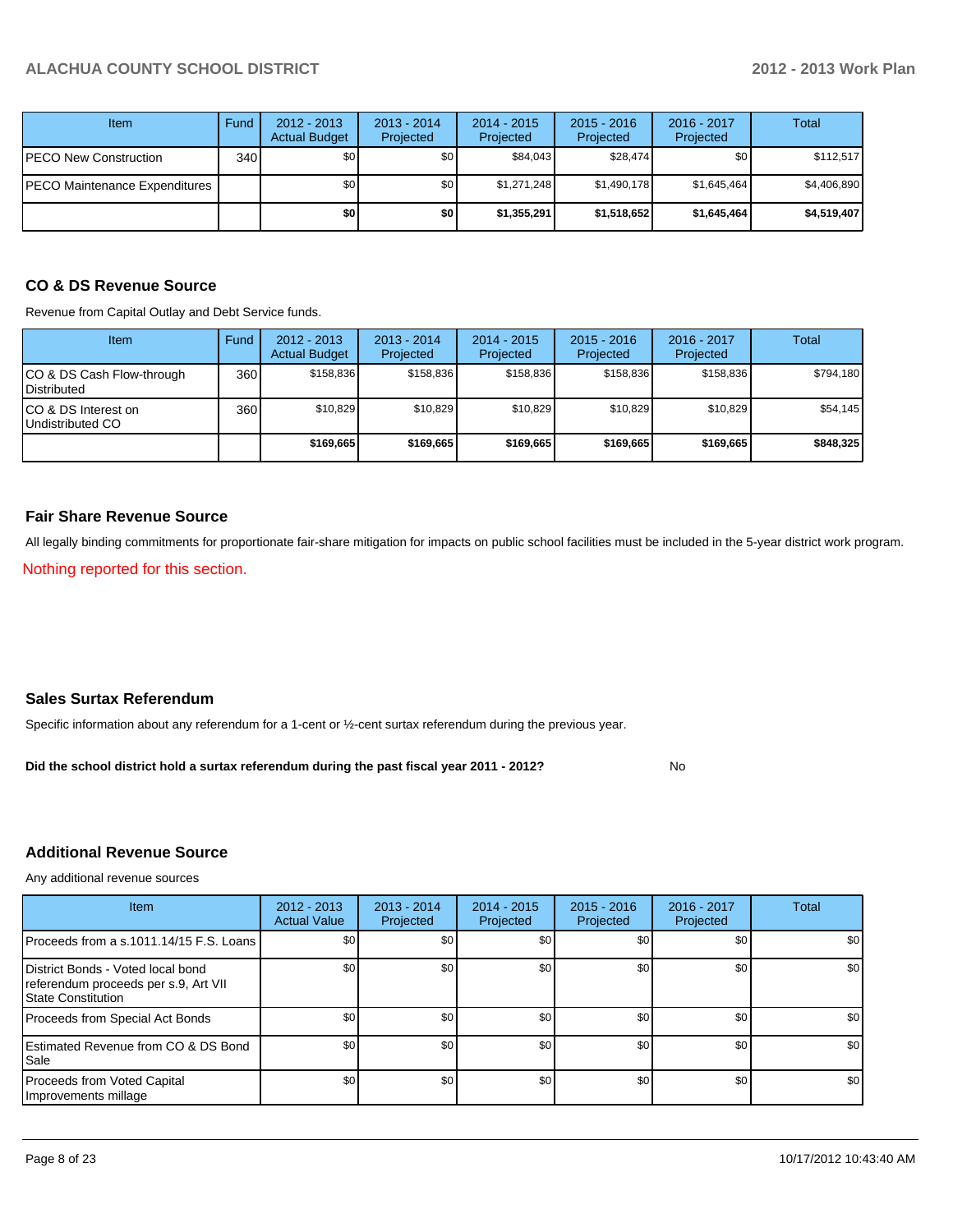| Other Revenue for Other Capital Projects                                                                                  | \$0       | \$0         | \$0         | \$0         | \$0         | \$0         |
|---------------------------------------------------------------------------------------------------------------------------|-----------|-------------|-------------|-------------|-------------|-------------|
| Proceeds from 1/2 cent sales surtax<br>authorized by school board                                                         | \$0       | \$0         | \$0         | \$0         | \$0         | \$0         |
| Proceeds from local governmental<br>infrastructure sales surtax                                                           | \$0       | \$0         | \$0         | \$0         | \$0         | \$0         |
| Proceeds from Certificates of<br>Participation (COP's) Sale                                                               | \$0       | \$0         | \$0         | \$0         | \$0         | \$0         |
| Classrooms First Bond proceeds amount<br>authorized in FY 1997-98                                                         | \$0       | \$0         | \$0         | \$0         | \$0         | \$0         |
| <b>Classrooms for Kids</b>                                                                                                | \$0       | \$0         | \$0         | \$0         | \$0         | \$0         |
| <b>District Equity Recognition</b>                                                                                        | \$0       | \$0         | \$0         | \$0         | \$0         | \$0         |
| <b>Federal Grants</b>                                                                                                     | \$0       | \$635,815   | \$630,558   | \$625,126   | \$619,553   | \$2,511,052 |
| Proportionate share mitigation (actual<br>cash revenue only, not in kind donations)                                       | \$0       | \$0         | \$0         | \$0         | \$0         | \$0         |
| Impact fees received                                                                                                      | \$0       | \$0         | \$0         | \$0         | \$0         | \$0         |
| Private donations                                                                                                         | \$0       | \$0         | \$0         | \$0         | \$0         | \$0         |
| Grants from local governments or not-for-<br>profit organizations                                                         | \$0       | \$0         | \$0         | \$0         | \$0         | \$0         |
| Interest, Including Profit On Investment                                                                                  | \$150,336 | \$160,000   | \$160,000   | \$160,000   | \$160,000   | \$790,336   |
| Revenue from Bonds pledging proceeds<br>from 1 cent or 1/2 cent Sales Surtax                                              | \$0       | \$0         | \$0         | \$0         | \$0         | \$0         |
| <b>Total Fund Balance Carried Forward</b>                                                                                 | \$0       | \$0         | \$0         | \$0         | \$0         | \$0         |
| General Capital Outlay Obligated Fund<br><b>Balance Carried Forward From Total</b><br><b>Fund Balance Carried Forward</b> | \$0       | \$0         | \$0         | \$0         | \$0         | \$0         |
| Special Facilities Construction Account                                                                                   | \$0       | \$0         | \$0         | \$0         | \$0         | \$0         |
| One Cent - 1/2 Cent Sales Surtax Debt<br>Service From Total Fund Balance Carried<br>Forward                               | \$0       | \$0         | \$0         | \$0         | \$0         | \$0         |
| Capital Outlay Projects Funds Balance<br><b>Carried Forward From Total Fund</b><br><b>Balance Carried Forward</b>         | \$0       | \$0         | \$0         | \$0         | \$0         | \$0         |
| <b>Food Service</b>                                                                                                       | \$230,000 | \$250,000   | \$250,000   | \$250,000   | \$250,000   | \$1,230,000 |
| <b>Subtotal</b>                                                                                                           | \$380,336 | \$1,045,815 | \$1,040,558 | \$1,035,126 | \$1,029,553 | \$4,531,388 |

## **Total Revenue Summary**

| <b>Item Name</b>                                            | 2012 - 2013<br><b>Budget</b> | $2013 - 2014$<br>Projected | $2014 - 2015$<br>Projected | $2015 - 2016$<br>Projected | $2016 - 2017$<br>Projected | <b>Five Year Total</b> |
|-------------------------------------------------------------|------------------------------|----------------------------|----------------------------|----------------------------|----------------------------|------------------------|
| Local 1.5 Mill Discretionary Capital Outlay<br>IRevenue     | \$17,767,549                 | \$17,793,469               | \$18,292,584               | \$18,963,997               | \$19,853,727               | \$92,671,326           |
| IPECO and 1.5 Mill Maint and Other 1.5<br>Mill Expenditures | (\$18,317,550)               | (\$19,008,949)             | (\$19,586,850)             | (\$20,197,262)             | $(\$21,052,945)$           | (\$98,163,556)         |
| IPECO Maintenance Revenue                                   | \$0                          | \$0                        | \$1.271.248                | \$1,490,178                | \$1,645,464                | \$4,406,890            |
| Available 1.50 Mill for New l<br>l Construction             | (\$550,001)                  | (\$1,215,480)              | (\$1,294,266)              | (\$1,233,265)              | $($ \$1,199,218)           | (\$5,492,230)          |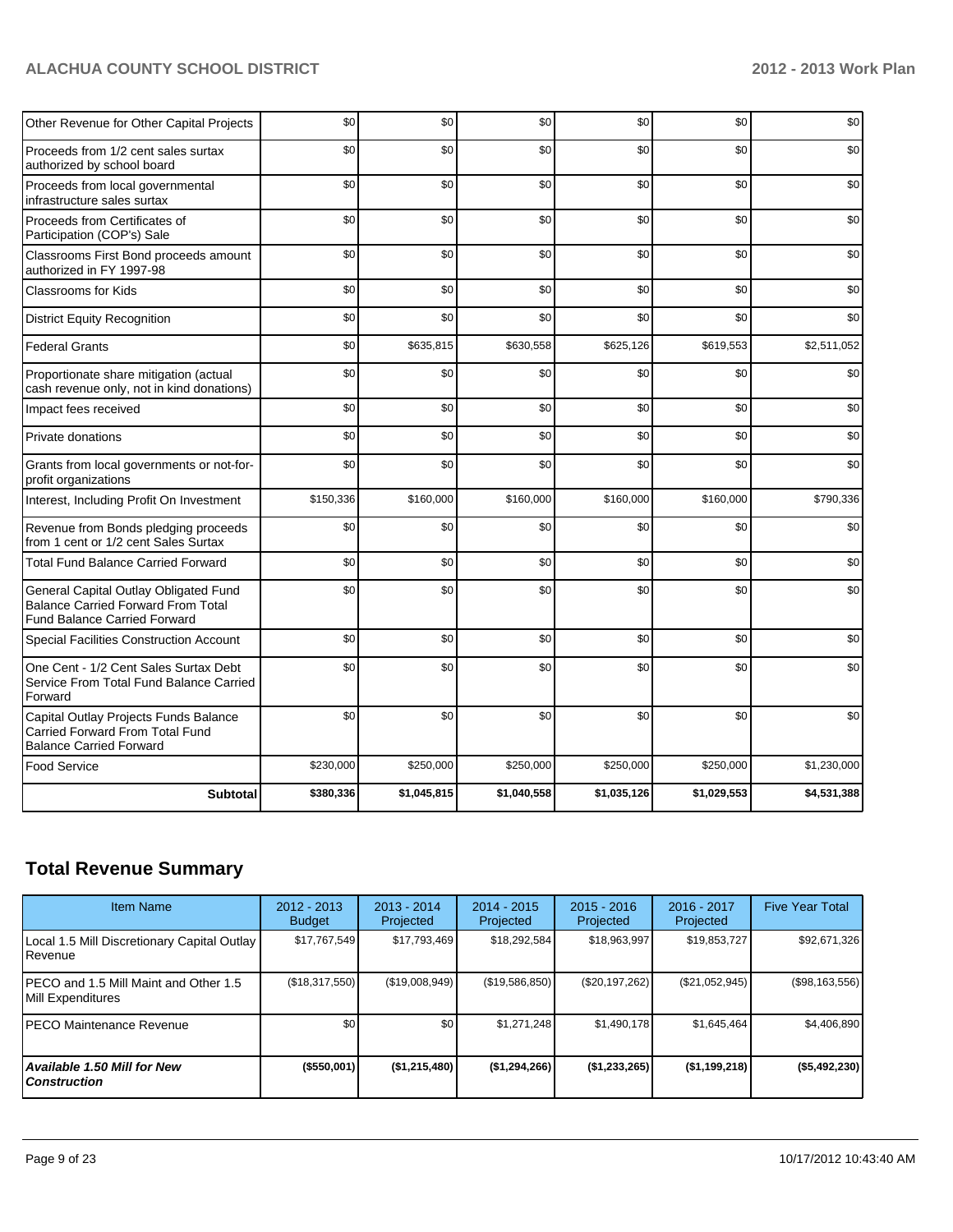| <b>Item Name</b>                      | 2012 - 2013<br><b>Budget</b> | $2013 - 2014$<br>Projected | 2014 - 2015<br>Projected | $2015 - 2016$<br>Projected | 2016 - 2017<br>Projected | <b>Five Year Total</b> |
|---------------------------------------|------------------------------|----------------------------|--------------------------|----------------------------|--------------------------|------------------------|
| ICO & DS Revenue                      | \$169,665                    | \$169,665                  | \$169,665                | \$169,665                  | \$169,665                | \$848,325              |
| <b>IPECO New Construction Revenue</b> | \$0                          | \$0                        | \$84.043                 | \$28,474                   | \$0                      | \$112,517              |
| IOther/Additional Revenue             | \$380,336                    | \$1,045,815                | \$1,040,558              | \$1,035,126                | \$1,029,553              | \$4,531,388            |
| <b>Total Additional Revenuel</b>      | \$550,001                    | \$1,215,480                | \$1,294,266              | \$1,233,265                | \$1,199,218              | \$5,492,230            |
| <b>Total Available Revenue</b>        | \$0                          | \$0                        | \$0                      | \$0                        | \$0                      | \$0                    |

# **Project Schedules**

## **Capacity Project Schedules**

Nothing reported for this section. A schedule of capital outlay projects necessary to ensure the availability of satisfactory classrooms for the projected student enrollment in K-12 programs.

| <b>Planned Cost:</b>     |  |  |  |
|--------------------------|--|--|--|
| <b>Student Stations:</b> |  |  |  |
| <b>Total Classrooms:</b> |  |  |  |
| Gross Sq Ft:             |  |  |  |

#### **Other Project Schedules**

Major renovations, remodeling, and additions of capital outlay projects that do not add capacity to schools.

| <b>Project Description</b>                    | Location                       | 2012 - 2013<br><b>Actual Budget</b> | $2013 - 2014$<br>Projected | $2014 - 2015$<br>Projected | $2015 - 2016$<br>Projected | $2016 - 2017$<br>Projected | Total          | Funded |
|-----------------------------------------------|--------------------------------|-------------------------------------|----------------------------|----------------------------|----------------------------|----------------------------|----------------|--------|
| Renovate Science Bldgs. 10-13 WESTWOOD MIDDLE |                                | \$0                                 | \$0                        | \$0                        | ا 30                       | \$1,150,000                | \$1,150,000 No |        |
| Renovate Kitchen / Dining                     | <b>IDYLWILD ELEMENTARY</b>     | \$0                                 | \$0                        | \$0                        | \$OI                       | \$525,000                  | \$525,000 No   |        |
| New Kitchen and Renovate<br>Dining            | ISANTA FE SENIOR HIGH <b>I</b> | \$0                                 | \$0                        | \$0                        | ا 30                       | \$2,775,000                | \$2,775,000 No |        |
| Building 5 Renovations &<br>HVAC/Roof         | <b>ALACHUA ELEMENTARY</b>      | \$0 <sub>1</sub>                    | \$0 <sub>0</sub>           | \$0                        | \$O I                      | \$300,000                  | \$300,000 No   |        |
| Bldg. 2 Asbestos Abatement &<br>Ren.          | <b>WESTWOOD MIDDLE</b>         | \$0                                 | \$0                        | \$0                        | \$0 <sub>l</sub>           | \$500,000                  | \$500,000 No   |        |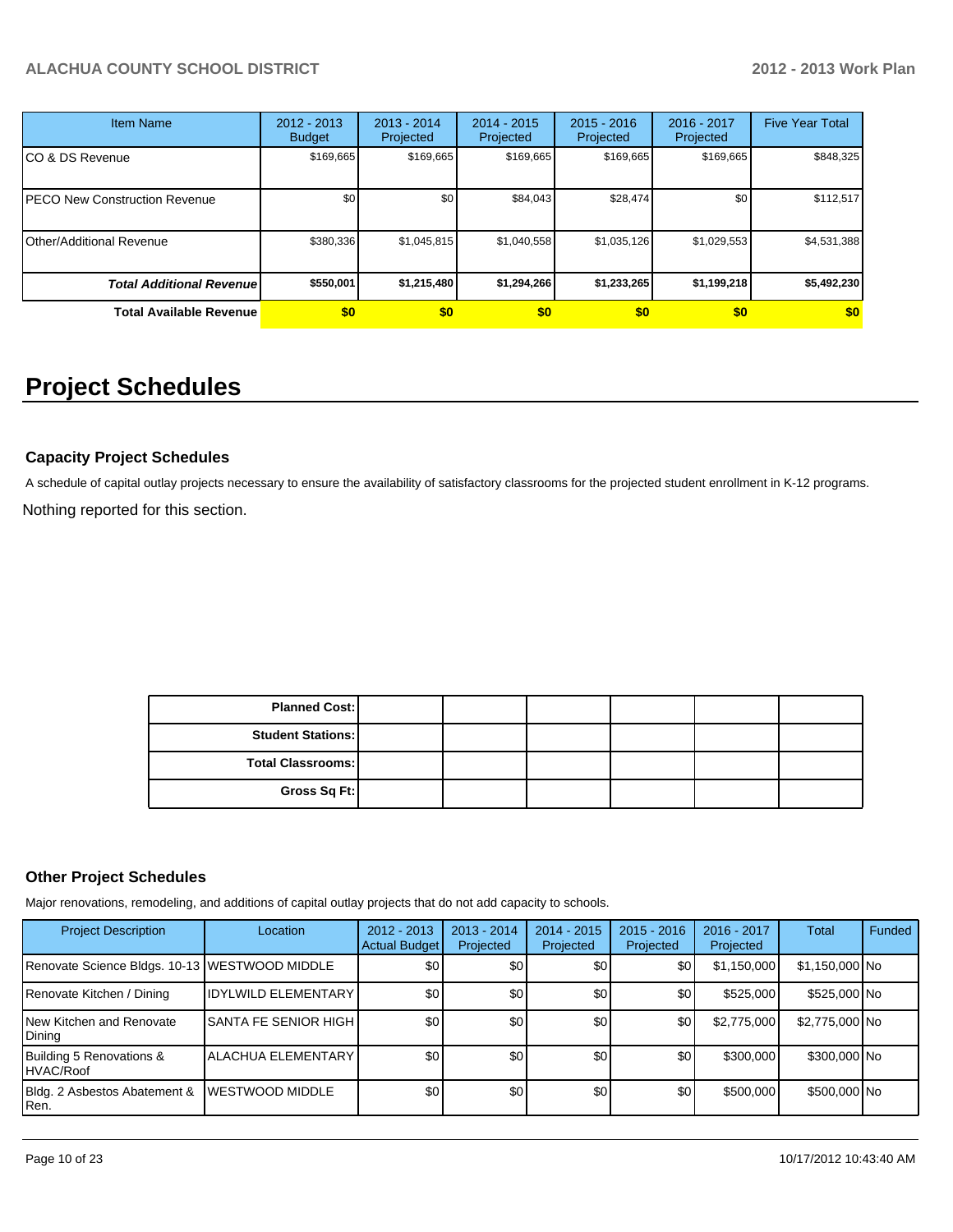| Remode Bldg 11 - Admin to<br>Science                  | <b>IWESTWOOD MIDDLE</b>                  | \$0 | 30  | \$0 <sub>1</sub> | \$0              | \$300,000   | \$300,000 No |  |
|-------------------------------------------------------|------------------------------------------|-----|-----|------------------|------------------|-------------|--------------|--|
| Science Renovations - Bldg. 15   EASTSIDE SENIOR HIGH |                                          | \$0 | \$0 | \$0              | \$0              | \$250,000   | \$250,000 No |  |
| Asbestos Abatement & Ren. -<br>Bldg. 1                | <b>LEASTSIDE SENIOR HIGHI</b>            | \$0 | \$0 | \$0              | \$0              | \$120,000   | \$120,000 No |  |
| <b>Window Replacement</b>                             | <b>GAINESVILLE SENIOR</b><br><b>HIGH</b> | \$0 | \$0 | \$0              | \$0              | \$500,000   | \$500,000 No |  |
| <b>Energy Efficiency Upgrades</b>                     | <b>LEASTSIDE SENIOR HIGHI</b>            | \$0 | \$0 | \$0              | \$0 <sub>1</sub> | \$650,000   | \$650,000 No |  |
|                                                       |                                          | \$0 | \$0 | \$0              | \$0              | \$7,070,000 | \$7,070,000  |  |

## **Additional Project Schedules**

Any projects that are not identified in the last approved educational plant survey.

Nothing reported for this section.

### **Non Funded Growth Management Project Schedules**

Schedule indicating which projects, due to planned development, that CANNOT be funded from current revenues projected over the next five years.

| <b>Project Description</b>        | 2012 - 2013<br><b>Actual Budget</b> | $2013 - 2014$<br>Projected | 2014 - 2015<br>Projected | $2015 - 2016$<br>Projected | 2016 - 2017<br>Projected | Total | Funded |
|-----------------------------------|-------------------------------------|----------------------------|--------------------------|----------------------------|--------------------------|-------|--------|
| Project description not specified | \$0                                 | \$0 <sub>1</sub>           | \$0 <sub>1</sub>         | \$0                        | \$٥Ι                     |       | \$0 No |
|                                   | \$0                                 | \$0                        | \$0                      | \$0                        | \$0                      | \$0   |        |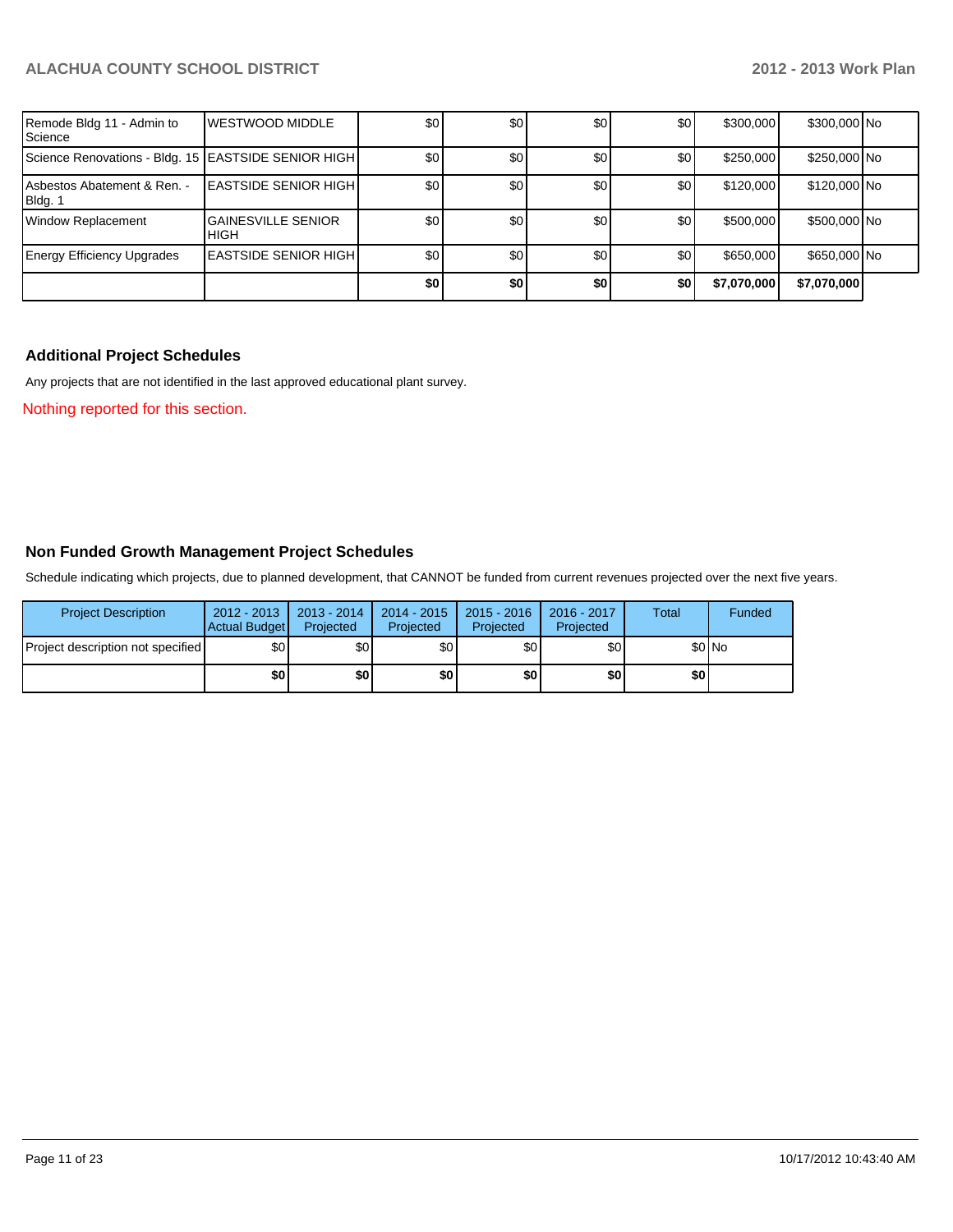## **Capacity Tracking**

| Location                                           | $2012 -$<br>2013 Satis.<br>Stu. Sta. | Actual<br>$2012 -$<br>2013 FISH<br>Capacity | Actual<br>$2011 -$<br>2012<br><b>COFTE</b> | # Class<br><b>Rooms</b> | Actual<br>Average<br>$2012 -$<br><b>2013 Class</b><br><b>Size</b> | Actual<br>$2012 -$<br>2013<br><b>Utilization</b> | <b>New</b><br>Stu.<br>Capacity | <b>New</b><br>Rooms to<br>be<br>Added/Re<br>moved | Projected<br>$2016 -$<br>2017<br><b>COFTE</b> | Projected<br>$2016 -$<br>2017<br><b>Utilization</b> | Projected<br>$2016 -$<br>2017 Class<br><b>Size</b> |
|----------------------------------------------------|--------------------------------------|---------------------------------------------|--------------------------------------------|-------------------------|-------------------------------------------------------------------|--------------------------------------------------|--------------------------------|---------------------------------------------------|-----------------------------------------------|-----------------------------------------------------|----------------------------------------------------|
| CHARLES W DUVAL<br><b>ELEMENTARY</b>               | 485                                  | 485                                         | 296                                        | 26                      | 11                                                                | 61.00 %                                          | $\Omega$                       | $\Omega$                                          | 308                                           | 64.00%                                              | 12                                                 |
| <b>J J FINLEY</b><br><b>ELEMENTARY</b>             | 575                                  | 575                                         | 466                                        | 31                      | 15                                                                | 81.00 %                                          | $\Omega$                       | $\Omega$                                          | 522                                           | 91.00%                                              | 17                                                 |
| <b>STEPHEN FOSTER</b><br><b>ELEMENTARY</b>         | 525                                  | 525                                         | 454                                        | 28                      | 16                                                                | 86.00 %                                          | $\Omega$                       | $\Omega$                                          | 430                                           | 82.00%                                              | 15                                                 |
| A Q JONES<br>EXCEPTIONAL<br><b>STUDENTS CENTER</b> | 178                                  | 178                                         | 103                                        | 16                      | 6                                                                 | 58.00 %                                          | $\Omega$                       | $\Omega$                                          | 72                                            | 40.00%                                              | 5                                                  |
| <b>LAKE FOREST</b><br><b>ELEMENTARY</b>            | 616                                  | 616                                         | 351                                        | 35                      | 10                                                                | 57.00 %                                          | $\Omega$                       | $\Omega$                                          | 304                                           | 49.00 %                                             | 9                                                  |
| <b>SIDNEY LANIER</b><br><b>CENTER</b>              | 369                                  | 369                                         | 106                                        | 33                      | 3                                                                 | 29.00 %                                          | $\Omega$                       | $\Omega$                                          | 105                                           | 28.00 %                                             | 3                                                  |
| <b>LITTLEWOOD</b><br><b>ELEMENTARY</b>             | 654                                  | 654                                         | 697                                        | 35                      | 20                                                                | 107.00%                                          | $\Omega$                       | $\Omega$                                          | 567                                           | 87.00 %                                             | 16                                                 |
| W A METCALFE<br><b>ELEMENTARY</b>                  | 536                                  | 536                                         | 371                                        | 30                      | 12                                                                | 69.00 %                                          | $\Omega$                       | $\Omega$                                          | 300                                           | 56.00 %                                             | 10                                                 |
| <b>JOSEPH WILLIAMS</b><br><b>ELEMENTARY</b>        | 565                                  | 565                                         | 510                                        | 30 <sup>2</sup>         | 17                                                                | 90.00 %                                          | $\Omega$                       | $\Omega$                                          | 523                                           | 93.00 %                                             | 17                                                 |
| ABRAHAM LINCOLN<br><b>MIDDLE</b>                   | 1,192                                | 1,072                                       | 672                                        | 52                      | 13                                                                | 63.00 %                                          | $-22$                          | $-1$                                              | 682                                           | 65.00 %                                             | 13                                                 |
| HOWARD W BISHOP<br>MIDDLE                          | 1,187                                | 1,068                                       | 659                                        | 53                      | 12                                                                | 62.00 %                                          | $\Omega$                       | $\Omega$                                          | 672                                           | 63.00 %                                             | 13                                                 |
| <b>WESTWOOD MIDDLE</b>                             | 1,284                                | 1,155                                       | 1,020                                      | 55                      | 19                                                                | 88.00 %                                          | 0                              | $\Omega$                                          | 977                                           | 85.00 %                                             | 18                                                 |
| <b>GAINESVILLE SENIOR</b><br><b>HIGH</b>           | 2,037                                | 1,935                                       | 1,727                                      | 88                      | 20                                                                | 89.00 %                                          | 0                              | $\Omega$                                          | 1,670                                         | 86.00 %                                             | 19                                                 |
| <b>ALACHUA ELEMENTARY</b>                          | 575                                  | 575                                         | 423                                        | 29                      | 15                                                                | 73.00 %                                          | $\overline{0}$                 | $\Omega$                                          | 380                                           | 66.00 %                                             | 13                                                 |
| <b>ARCHER ELEMENTARY</b><br><b>SCHOOL</b>          | 521                                  | 521                                         | 448                                        | 28                      | 16                                                                | 86.00 %                                          | $\Omega$                       | $\Omega$                                          | 449                                           | 86.00 %                                             | 16                                                 |
| HAWTHORNE MIDDLE /<br><b>HIGH SCHOOL</b>           | 738                                  | 664                                         | 301                                        | 32                      | 9                                                                 | 45.00 %                                          | $\overline{0}$                 | $\Omega$                                          | 300                                           | 45.00 %                                             | 9                                                  |
| A L MEBANE MIDDLE                                  | 866                                  | 779                                         | 425                                        | 39                      | 11                                                                | 55.00 %                                          | 0                              | $\Omega$                                          | 375                                           | 48.00%                                              | 10                                                 |
| NEWBERRY SENIOR<br> HIGH                           | 839                                  | 671                                         | 558                                        | 35                      | 16                                                                | 83.00 %                                          | $\Omega$                       | $\Omega$                                          | 560                                           | 83.00 %                                             | 16                                                 |
| SANTA FE SENIOR HIGH                               | 1,520                                | 1,444                                       | 992                                        | 63                      | 16                                                                | 69.00 %                                          | $\overline{0}$                 | $\overline{0}$                                    | 895                                           | 62.00%                                              | 14                                                 |
| CHESTER SHELL<br><b>ELEMENTARY</b>                 | 386                                  | 386                                         | 186                                        | 22                      | 8                                                                 | 48.00 %                                          | 0                              | 0                                                 | 172                                           | 45.00 %                                             | 8                                                  |
| <b>WALDO COMMUNITY</b><br><b>SCHOOL</b>            | 244                                  | 244                                         | 198                                        | 13                      | 15                                                                | 81.00 %                                          | 0                              | $\overline{0}$                                    | 202                                           | 83.00 %                                             | 16                                                 |
| MYRA TERWILLIGER<br>ELEMENTARY                     | 575                                  | 575                                         | 586                                        | 31                      | 19                                                                | 102.00 %                                         | $\overline{0}$                 | $\overline{0}$                                    | 556                                           | 97.00 %                                             | 18                                                 |
| <b>IDYLWILD ELEMENTARY</b>                         | 597                                  | 597                                         | 590                                        | 32                      | 18                                                                | 99.00 %                                          | $\overline{0}$                 | $\overline{0}$                                    | 572                                           | 96.00 %                                             | 18                                                 |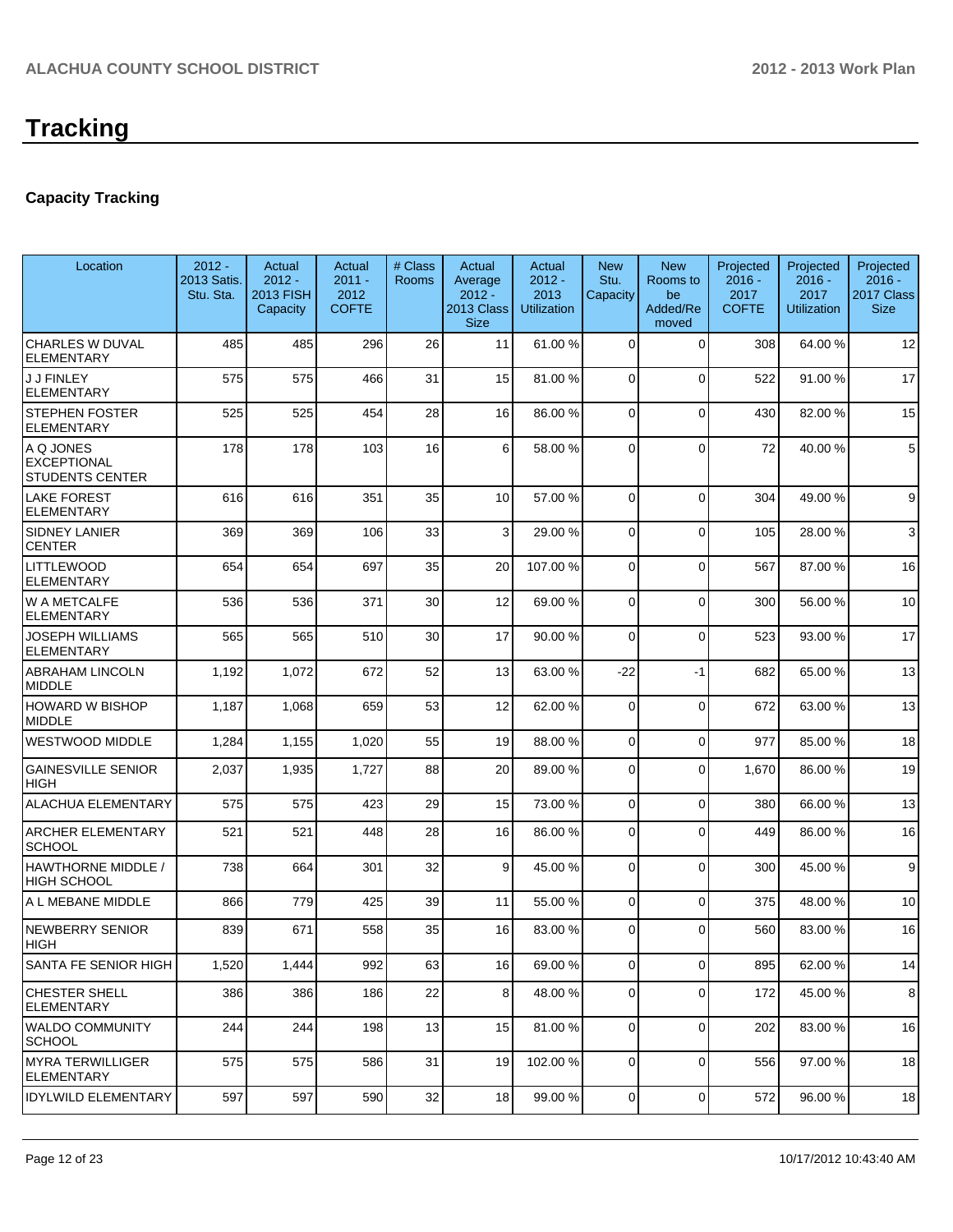| IGLEN SPRINGS<br><b>ELEMENTARY</b>               | 449    | 449      | 429      | 24    | 18              | 96.00 %  | $\Omega$ | $\Omega$ | 419    | 93.00 % | 17             |
|--------------------------------------------------|--------|----------|----------|-------|-----------------|----------|----------|----------|--------|---------|----------------|
| <b>IMARJORIE K RAWLINGS</b><br><b>ELEMENTARY</b> | 467    | 467      | 270      | 25    | 11              | 58.00 %  | $\Omega$ | $\Omega$ | 267    | 57.00 % | 11             |
| IW TRAVIS LOFTEN<br><b>SENIOR HIGH</b>           | 641    | 512      | 221      | 29    | 8 <sup>1</sup>  | 43.00 %  | $\Omega$ | $\Omega$ | 197    | 38.00 % | $\overline{7}$ |
| <b>EASTSIDE SENIOR HIGH</b>                      | 2,157  | 2,049    | 1,278    | 89    | 14              | 62.00 %  | $\Omega$ | $\Omega$ | 1,126  | 55.00 % | 13             |
| IF W BUCHHOLZ SENIOR<br>Ініgн                    | 2,274  | 2,160    | 1,909    | 96    | 20 <sup>1</sup> | 88.00 %  | $\Omega$ | $\Omega$ | 1,856  | 86.00 % | 19             |
| <b>PRAIRIE VIEW</b><br><b>ELEMENTARY</b>         | 575    | 575      | 6        | 31    | $\overline{0}$  | 1.00 %   | $\Omega$ | $\Omega$ | 5      | 1.00 %  | $\mathbf 0$    |
| <b>HIGH SPRINGS</b><br><b>COMMUNITY SCHOOL</b>   | 1,096  | 986      | 828      | 53    | 16              | 84.00 %  | $\Omega$ | $\Omega$ | 850    | 86.00 % | 16             |
| <b>FORT CLARKE MIDDLE</b>                        | 973    | 875      | 871      | 42    | 21              | 100.00%  | $\Omega$ | $\Omega$ | 819    | 94.00%  | 20             |
| <b>HIDDEN OAK</b><br><b>ELEMENTARY</b>           | 728    | 728      | 852      | 40    | 21              | 117.00 % | $\Omega$ | $\Omega$ | 686    | 94.00 % | 17             |
| KIMBALL WILES<br><b>ELEMENTARY</b>               | 724    | 724      | 741      | 38    | 19              | 102.00%  | 0        | $\Omega$ | 684    | 94.00 % | 18             |
| <b>INEWBERRY</b><br><b>ELEMENTARY</b>            | 532    | 532      | 490      | 30    | 16              | 92.00 %  | 0        | $\Omega$ | 463    | 87.00 % | 15             |
| IC W NORTON<br><b>ELEMENTARY</b>                 | 701    | 701      | 619      | 38    | 16              | 88.00 %  | 0        | $\Omega$ | 573    | 82.00 % | 15             |
| IWILLIAM S TALBOT<br><b>ELEMENTARY</b>           | 753    | 753      | 711      | 40    | 18              | 94.00 %  | 0        | $\Omega$ | 657    | 87.00 % | 16             |
| lw w irby ELEMENTARY                             | 564    | 564      | 469      | 34    | 14              | 83.00 %  | $\Omega$ | $\Omega$ | 403    | 71.00 % | 12             |
| loakview middle                                  | 822    | 739      | 639      | 36    | 18              | 86.00 %  | $\Omega$ | $\Omega$ | 665    | 90.00 % | 18             |
| <b>KANAPAHA MIDDLE</b>                           | 1,200  | 1,080    | 920      | 53    | 17              | 85.00 %  | $\Omega$ | $\Omega$ | 944    | 87.00 % | 18             |
| ILAWTON M CHILES<br><b>ELEMENTARY</b>            | 739    | 739      | 726      | 39    | 19              | 98.00 %  | 0        | $\Omega$ | 608    | 82.00 % | 16             |
| <b>HORIZON CENTER</b>                            | 317    | 317      | 92       | 14    | $\overline{7}$  | 29.00 %  | $\Omega$ | $\Omega$ | 103    | 32.00 % | $\overline{7}$ |
| <b>I</b> Meadowbrook                             | 732    | $\Omega$ | $\Omega$ | 41    | $\Omega$        | 0.00%    | $\Omega$ | $\Omega$ | 560    | 0.00%   | 14             |
|                                                  | 33,508 | 31,139   | 24,206   | 1.628 | 15              | 77.73 %  | $-22$    | -1       | 23,478 | 75.45 % | 14             |

The COFTE Projected Total (23,478) for 2016 - 2017 must match the Official Forecasted COFTE Total (23,477 ) for 2016 - 2017 before this section can be completed. In the event that the COFTE Projected Total does not match the Official forecasted COFTE, then the Balanced Projected COFTE Table should be used to balance COFTE.

| Projected COFTE for 2016 - 2017 |        |  |  |  |  |  |
|---------------------------------|--------|--|--|--|--|--|
| Elementary (PK-3)               | 8,239  |  |  |  |  |  |
| Middle $(4-8)$                  | 8,755  |  |  |  |  |  |
| High (9-12)                     | 6,484  |  |  |  |  |  |
|                                 | 23,477 |  |  |  |  |  |

| <b>Grade Level Type</b> | <b>Balanced Projected</b><br>COFTE for 2016 - 2017 |
|-------------------------|----------------------------------------------------|
| Elementary (PK-3)       |                                                    |
| Middle (4-8)            |                                                    |
| High (9-12)             |                                                    |
|                         | 23,478                                             |

#### **Relocatable Replacement**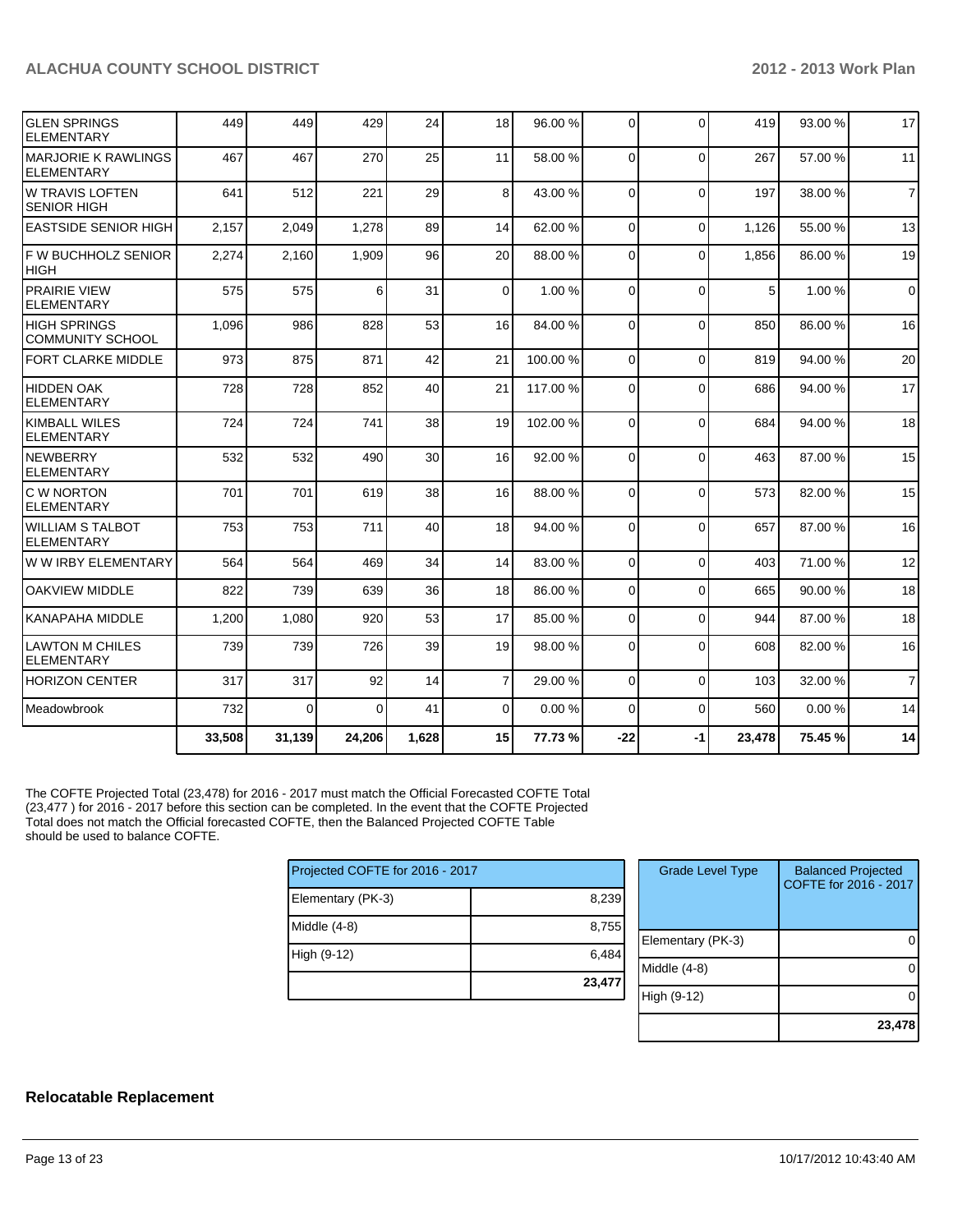Number of relocatable classrooms clearly identified and scheduled for replacement in the school board adopted financially feasible 5-year district work program.

| Location                          | $2012 - 2013$ | $2013 - 2014$ | $2014 - 2015$ | $2015 - 2016$ | │ 2016 - 2017 │ | Year 5 Total |
|-----------------------------------|---------------|---------------|---------------|---------------|-----------------|--------------|
| Total Relocatable Replacements: I |               |               |               |               |                 |              |

#### **Charter Schools Tracking**

Information regarding the use of charter schools.

| Location-Type                                         | # Relocatable<br>units or<br>permanent<br>classrooms | Owner      | <b>Year Started or</b><br>Scheduled | <b>Student</b><br><b>Stations</b> | <b>Students</b><br>Enrolled | Years in<br>Contract | <b>Total Charter</b><br><b>Students</b><br>projected for<br>2016 - 2017 |
|-------------------------------------------------------|------------------------------------------------------|------------|-------------------------------------|-----------------------------------|-----------------------------|----------------------|-------------------------------------------------------------------------|
| Alachua Learning Center Inc.                          |                                                      | 9 PRIVATE  | 1999                                | 180                               | 163                         | 3                    | 180                                                                     |
| Caring and Sharing Learning<br>School, Inc.           |                                                      | 8 PRIVATE  | 1998                                | 160                               | 154                         | 3                    | 160                                                                     |
| Einstein Montessori School, Inc.                      |                                                      | 12 PRIVATE | 1999                                | 126                               | 106                         | $\overline{2}$       | 108                                                                     |
| <b>Expressions Learning Arts</b><br>Academy, Inc.     |                                                      | 8 PRIVATE  | 1999                                | 116                               | 90                          |                      | 90 <sub>1</sub>                                                         |
| Florida SIA Tech at Gainesville<br>Job Core Center    |                                                      | 6 PRIVATE  | 2003                                | 120                               | 184                         |                      | 225                                                                     |
| <b>Genesis Preparatory School</b>                     |                                                      | 4 PRIVATE  | 2000                                | 80                                | 70                          | 3                    | 72                                                                      |
| Healthy Learning Academy, Inc.                        |                                                      | 4 PRIVATE  | 2006                                | 80                                | 84                          | 4                    | 84                                                                      |
| Hoggetowne Middle School                              |                                                      | 9 PRIVATE  | 2003                                | 160                               | 99                          | 3                    | 200                                                                     |
| Micanopy Area Cooperative<br>School, Inc.             |                                                      | 8 PRIVATE  | 1997                                | 126                               | 119                         | 6                    | 150                                                                     |
| Micanopy Middle School, Inc.                          |                                                      | 4 PRIVATE  | 2002                                | 80                                | 61                          | 4                    | 120                                                                     |
| One Room School House Project,<br>Inc.                |                                                      | 11 PRIVATE | 1997                                | 220                               | 206                         | 3                    | 220                                                                     |
| Sweetwater Branch Academy<br><b>Elementary School</b> |                                                      | 9 PRIVATE  | 2010                                | 325                               | 117                         | 4                    | 324                                                                     |
| Sweetwater Branch Academy<br>Middle School            |                                                      | 10 PRIVATE | 2008                                | 470                               | 72                          | 3                    | 470                                                                     |
| MYcroSchool                                           |                                                      | 6 PRIVATE  | 2011                                | 250                               | 250                         | $\overline{4}$       | 250                                                                     |
|                                                       | 108                                                  |            |                                     | 2,493                             | 1,775                       |                      | 2,653                                                                   |

#### **Special Purpose Classrooms Tracking**

The number of classrooms that will be used for certain special purposes in the current year, by facility and type of classroom, that the district will, 1), not use for educational purposes, and 2), the co-teaching classrooms that are not open plan classrooms and will be used for educational purposes.

| School                               | <b>School Type</b> | # of Elementary<br>K-3 Classrooms | # of Middle 4-8<br><b>Classrooms</b> | # of High $9-12$<br><b>Classrooms</b> | # of $ESE$<br><b>Classrooms</b> | # of Combo<br><b>Classrooms</b> | Total<br><b>Classrooms</b> |
|--------------------------------------|--------------------|-----------------------------------|--------------------------------------|---------------------------------------|---------------------------------|---------------------------------|----------------------------|
| <b>Total Educational Classrooms:</b> |                    |                                   |                                      |                                       |                                 |                                 | 01                         |
|                                      |                    |                                   |                                      |                                       |                                 |                                 |                            |
| School                               | <b>School Type</b> | # of Elementary<br>K-3 Classrooms | # of Middle 4-8<br><b>Classrooms</b> | # of High $9-12$<br><b>Classrooms</b> | # of $ESE$<br><b>Classrooms</b> | # of Combo<br><b>Classrooms</b> | Total<br><b>Classrooms</b> |
| <b>Total Co-Teaching Classrooms:</b> |                    |                                   |                                      |                                       |                                 |                                 | 01                         |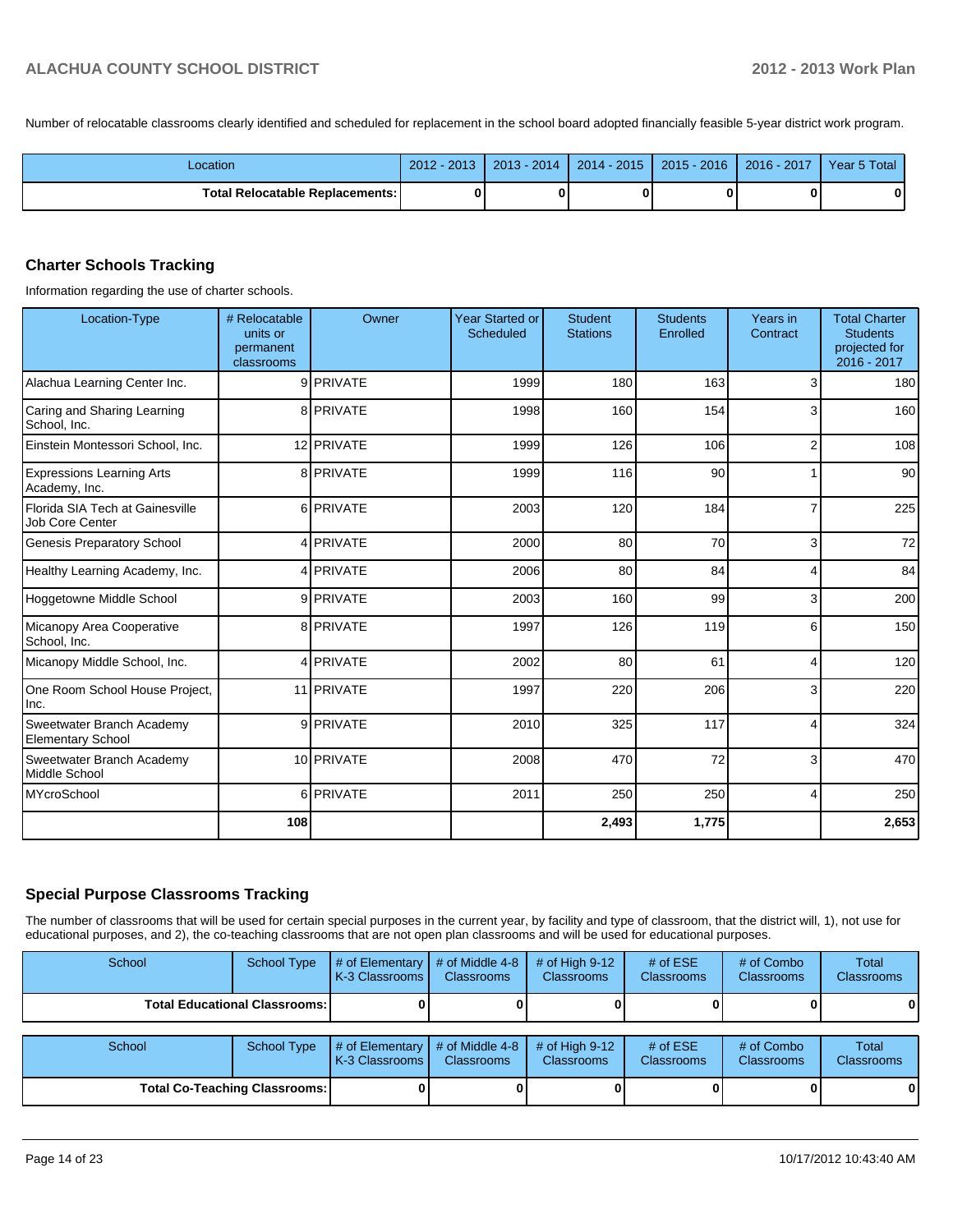#### **Infrastructure Tracking**

**Necessary offsite infrastructure requirements resulting from expansions or new schools. This section should include infrastructure information related to capacity project schedules and other project schedules (Section 4).**

None

**Proposed location of planned facilities, whether those locations are consistent with the comprehensive plans of all affected local governments, and recommendations for infrastructure and other improvements to land adjacent to existing facilities. Provisions of 1013.33(12), (13) and (14) and 1013.36 must be addressed for new facilities planned within the 1st three years of the plan (Section 5).**

None

**Consistent with Comp Plan?** No

#### **Net New Classrooms**

The number of classrooms, by grade level and type of construction, that were added during the last fiscal year.

| List the net new classrooms added in the 2011 - 2012 fiscal year.                                                                                       |                              |                                   |                                |                        | Ivear.                                                                                          |  |                                                                        | List the net new classrooms to be added in the 2012 - 2013 fiscal |  |  |
|---------------------------------------------------------------------------------------------------------------------------------------------------------|------------------------------|-----------------------------------|--------------------------------|------------------------|-------------------------------------------------------------------------------------------------|--|------------------------------------------------------------------------|-------------------------------------------------------------------|--|--|
| "Classrooms" is defined as capacity carrying classrooms that are added to increase<br>capacity to enable the district to meet the Class Size Amendment. |                              |                                   |                                |                        |                                                                                                 |  | Totals for fiscal year 2012 - 2013 should match totals in Section 15A. |                                                                   |  |  |
| Location                                                                                                                                                | $2011 - 2012$ #<br>Permanent | $2011 - 2012$ #<br><b>Modular</b> | $2011 - 2012$ #<br>Relocatable | $2011 - 2012$<br>Total | $2012 - 2013 \#$<br>$2012 - 2013 \#$<br>$2012 - 2013 \#$<br>Modular<br>Relocatable<br>Permanent |  |                                                                        | $2012 - 2013$<br>Total                                            |  |  |
| Elementary (PK-3)                                                                                                                                       | 23                           |                                   |                                | 23                     |                                                                                                 |  |                                                                        |                                                                   |  |  |
| Middle (4-8)                                                                                                                                            | 12                           |                                   |                                |                        |                                                                                                 |  |                                                                        |                                                                   |  |  |
| High (9-12)                                                                                                                                             |                              |                                   |                                |                        |                                                                                                 |  |                                                                        |                                                                   |  |  |
|                                                                                                                                                         | 35                           |                                   |                                | 35                     |                                                                                                 |  |                                                                        |                                                                   |  |  |

#### **Relocatable Student Stations**

Number of students that will be educated in relocatable units, by school, in the current year, and the projected number of students for each of the years in the workplan.

| <b>Site</b>                            | $2012 - 2013$ | $2013 - 2014$    | $2014 - 2015$ | $2015 - 2016$ | 2016 - 2017 | 5 Year Average |
|----------------------------------------|---------------|------------------|---------------|---------------|-------------|----------------|
| <b>IGLEN SPRINGS ELEMENTARY</b>        |               |                  |               |               |             | 0              |
| <b>IMARJORIE K RAWLINGS ELEMENTARY</b> |               |                  |               |               |             | $\mathbf 0$    |
| IW TRAVIS LOFTEN SENIOR HIGH           |               |                  |               |               |             | 0              |
| <b>IEASTSIDE SENIOR HIGH</b>           | 100           | 100 <sup>1</sup> | 100           | 100           | 100         | 100            |
| IF W BUCHHOLZ SENIOR HIGH              | 200           | 200              | 200           | 200           | 200         | 200            |
| <b>IPRAIRIE VIEW ELEMENTARY</b>        |               | $\Omega$         |               |               | $\Omega$    | $\mathbf 0$    |
| HIGH SPRINGS COMMUNITY SCHOOL          |               |                  |               |               |             | $\mathbf 0$    |
| <b>IFORT CLARKE MIDDLE</b>             |               | 15               | 15            | 15            |             | 9              |
| IHIDDEN OAK ELEMENTARY                 | 23            | 23               | 23            | 23            | 23          | 23             |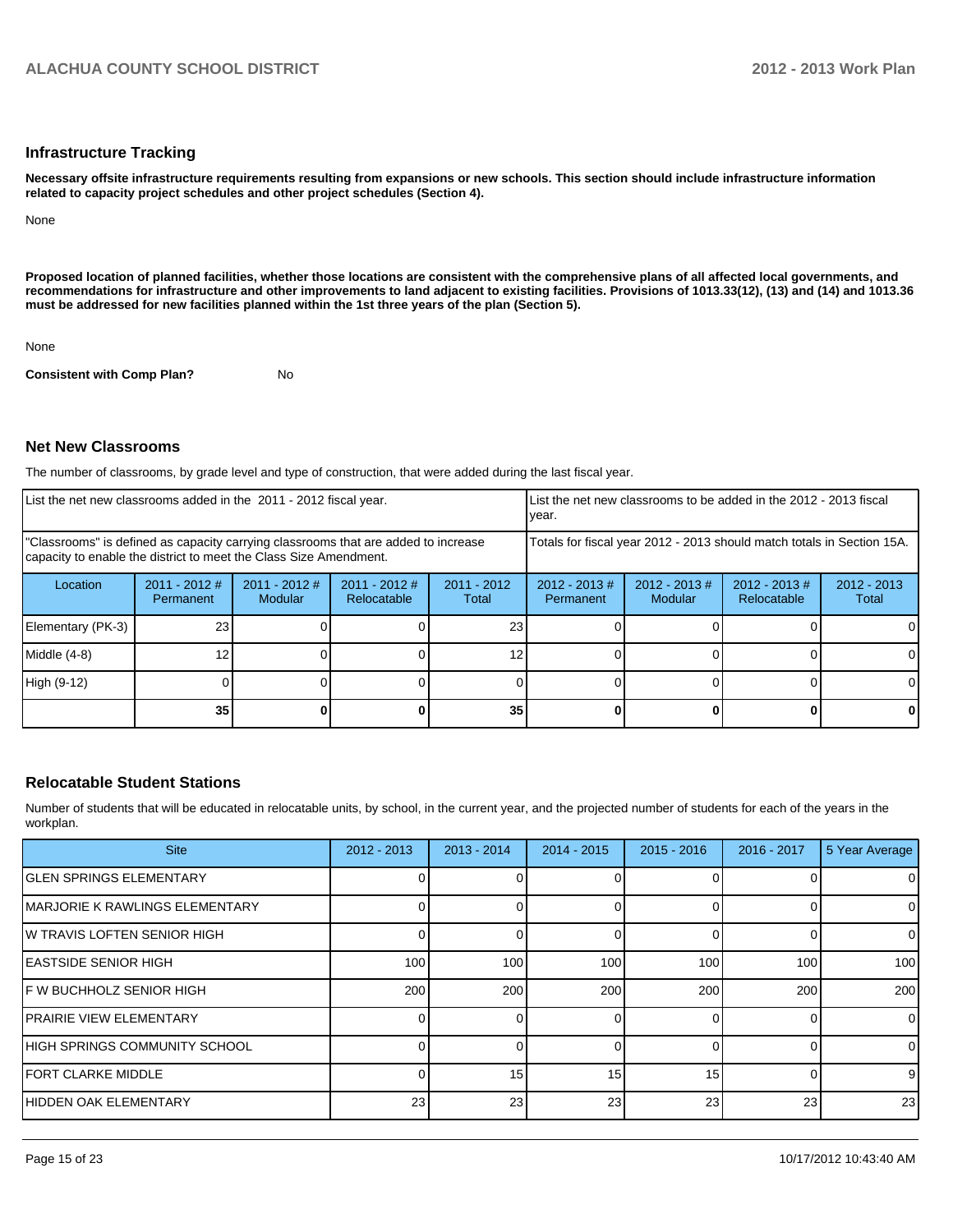| KIMBALL WILES ELEMENTARY              | $\Omega$       | $\mathbf 0$    | 0              | $\overline{0}$  | $\overline{0}$ | $\overline{0}$  |
|---------------------------------------|----------------|----------------|----------------|-----------------|----------------|-----------------|
| NEWBERRY ELEMENTARY                   | 43             | 43             | 43             | 43              | 43             | 43              |
| <b>C W NORTON ELEMENTARY</b>          | 0              | $\Omega$       | 0              | $\Omega$        | $\Omega$       | $\overline{0}$  |
| <b>WILLIAM S TALBOT ELEMENTARY</b>    | 44             | 44             | 44             | 44              | 44             | 44              |
| W W IRBY ELEMENTARY                   | 0              | $\Omega$       | 0              | $\Omega$        | $\Omega$       | $\overline{0}$  |
| <b>OAKVIEW MIDDLE</b>                 | 44             | 44             | 44             | 44              | 44             | 44              |
| KANAPAHA MIDDLE                       | 0              | $\Omega$       | $\Omega$       | $\Omega$        | $\Omega$       | $\overline{0}$  |
| LAWTON M CHILES ELEMENTARY            | 0              | $\Omega$       | 0              | $\Omega$        | $\Omega$       | $\overline{0}$  |
| CHARLES W DUVAL ELEMENTARY            | 18             | 18             | 18             | 18              | 18             | 18              |
| J J FINLEY ELEMENTARY                 | 72             | 72             | 72             | 72              | 72             | 72              |
| <b>STEPHEN FOSTER ELEMENTARY</b>      | 18             | 18             | 18             | 18              | 18             | 18              |
| A Q JONES EXCEPTIONAL STUDENTS CENTER | 0              | $\Omega$       | 0              | $\Omega$        | $\Omega$       | $\overline{0}$  |
| LAKE FOREST ELEMENTARY                | 0              | $\Omega$       | $\Omega$       | $\Omega$        | $\Omega$       | $\overline{0}$  |
| <b>SIDNEY LANIER CENTER</b>           | 0              | $\Omega$       | $\Omega$       | $\Omega$        | $\Omega$       | $\overline{0}$  |
| LITTLEWOOD ELEMENTARY                 | 0              | 0              | $\Omega$       | $\Omega$        | $\Omega$       | $\overline{0}$  |
| W A METCALFE ELEMENTARY               | 18             | $\Omega$       | $\Omega$       | $\Omega$        | $\Omega$       | $\overline{4}$  |
| JOSEPH WILLIAMS ELEMENTARY            | 0              | $\Omega$       | $\Omega$       | $\Omega$        | $\Omega$       | $\overline{0}$  |
| <b>ABRAHAM LINCOLN MIDDLE</b>         | 22             | $\mathbf 0$    | $\Omega$       | $\Omega$        | $\Omega$       | $\overline{4}$  |
| HOWARD W BISHOP MIDDLE                | 0              | $\Omega$       | $\Omega$       | $\Omega$        | $\Omega$       | $\Omega$        |
| WESTWOOD MIDDLE                       | 15             | 30             | 30             | 30 <sup>°</sup> | 30             | 27              |
| <b>GAINESVILLE SENIOR HIGH</b>        | 0              | $\Omega$       | 0              | $\Omega$        | $\Omega$       | $\overline{0}$  |
| <b>ALACHUA ELEMENTARY</b>             | 0              | $\Omega$       | $\Omega$       | $\Omega$        | $\Omega$       | $\overline{0}$  |
| <b>ARCHER ELEMENTARY SCHOOL</b>       | 0              | $\Omega$       | $\Omega$       | $\Omega$        | $\Omega$       | $\overline{0}$  |
| HAWTHORNE MIDDLE / HIGH SCHOOL        | 0              | $\Omega$       | 0              | $\Omega$        | $\Omega$       | $\overline{0}$  |
| A L MEBANE MIDDLE                     | 0              | 0              |                | $\Omega$        | $\Omega$       | $\overline{0}$  |
| NEWBERRY SENIOR HIGH                  | $\overline{0}$ | $\overline{0}$ | $\overline{0}$ | $\overline{0}$  | $\mathbf 0$    | $\overline{0}$  |
| <b>SANTA FE SENIOR HIGH</b>           | 0              | 0              | $\Omega$       | $\Omega$        | $\mathbf 0$    | $\overline{0}$  |
| CHESTER SHELL ELEMENTARY              | $\Omega$       | $\mathbf 0$    | $\Omega$       | $\Omega$        | $\mathbf 0$    | $\overline{0}$  |
| WALDO COMMUNITY SCHOOL                | $\Omega$       | $\mathbf 0$    | $\Omega$       | $\Omega$        | $\mathbf 0$    | $\overline{0}$  |
| MYRA TERWILLIGER ELEMENTARY           | 0              | 0              | $\Omega$       | $\Omega$        | 0              | $\overline{0}$  |
| <b>IDYLWILD ELEMENTARY</b>            | $\Omega$       | $\mathbf 0$    | $\Omega$       | $\Omega$        | $\mathbf 0$    | $\overline{0}$  |
| HORIZON CENTER                        | 25             | 0              | $\Omega$       | $\Omega$        | $\mathbf 0$    | $5\overline{)}$ |
| Meadowbrook                           | $\overline{0}$ | $\mathbf 0$    | 0              | $\overline{0}$  | $\mathbf 0$    | $\overline{0}$  |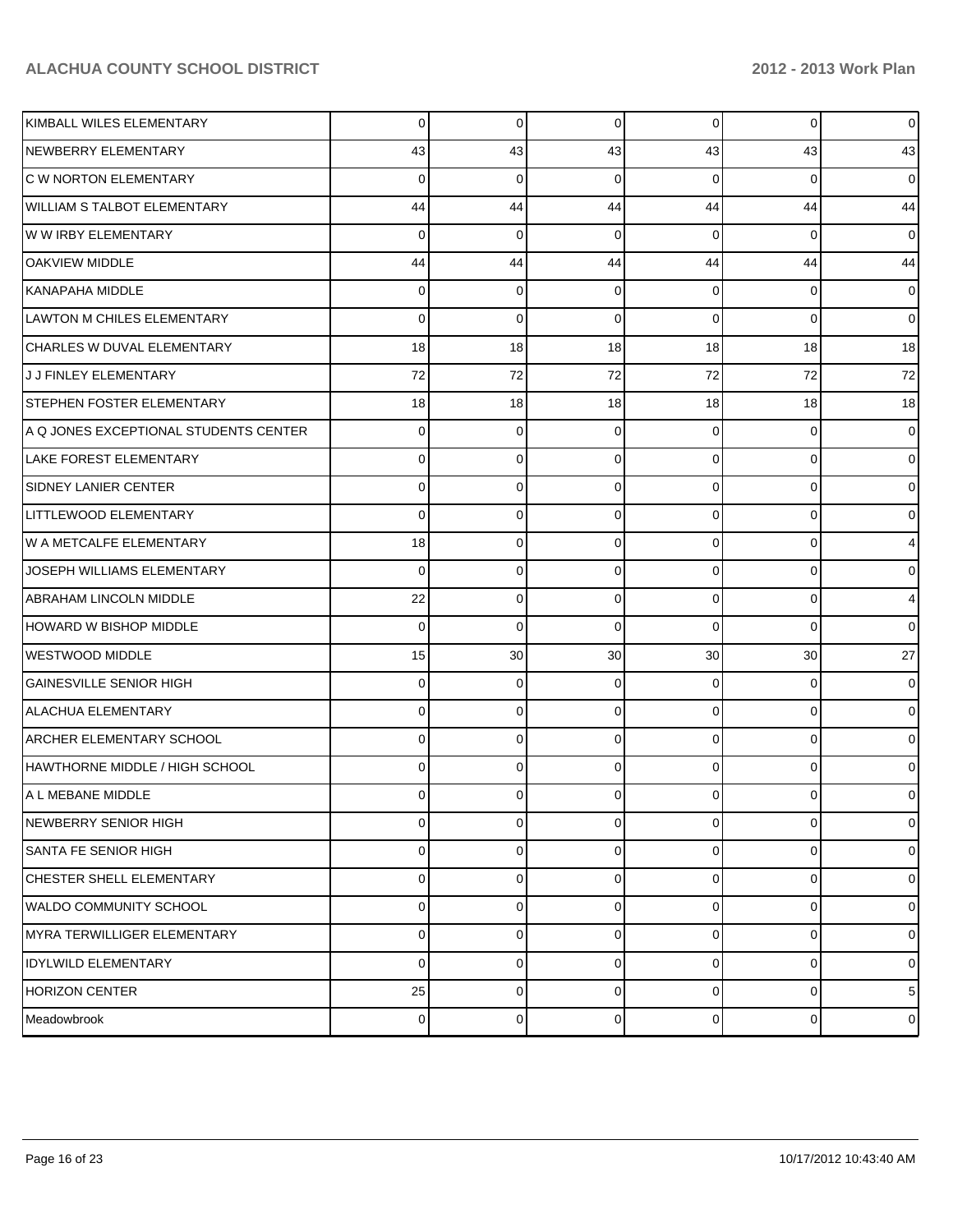| Totals for ALACHUA COUNTY SCHOOL DISTRICT         |        |        |        |        |        |        |
|---------------------------------------------------|--------|--------|--------|--------|--------|--------|
| Total students in relocatables by year.           | 642    | 607    | 607    | 607    | 592    | 611    |
| Total number of COFTE students projected by year. | 23,862 | 23,695 | 23,588 | 23,537 | 23,477 | 23.632 |
| Percent in relocatables by year.                  | 3%     | 3%     | 3%     | 3 % I  | 3 % I  | 3%     |

## **Leased Facilities Tracking**

Exising leased facilities and plans for the acquisition of leased facilities, including the number of classrooms and student stations, as reported in the educational plant survey, that are planned in that location at the end of the five year workplan.

| Location                              | # of Leased<br>Classrooms 2012 -<br>2013 | <b>FISH Student</b><br><b>Stations</b> | Owner      | # of Leased<br>Classrooms 2016 -<br>2017 | <b>FISH Student</b><br><b>Stations</b> |
|---------------------------------------|------------------------------------------|----------------------------------------|------------|------------------------------------------|----------------------------------------|
| F W BUCHHOLZ SENIOR HIGH              | 2                                        |                                        | 50 M-Space | 2                                        | 50                                     |
| <b>HIDDEN OAK ELEMENTARY</b>          | 2                                        |                                        | 23 M-Space | $\overline{2}$                           | 23                                     |
| NEWBERRY ELEMENTARY                   | 3                                        |                                        | 43 M-Space | 3                                        | 43                                     |
| J J FINLEY ELEMENTARY                 | 4                                        |                                        | 72 M-Space | 4                                        | 72                                     |
| CHARLES W DUVAL ELEMENTARY            | $\overline{0}$                           | 0                                      |            | $\Omega$                                 |                                        |
| <b>STEPHEN FOSTER ELEMENTARY</b>      | $\Omega$                                 | 0                                      |            | $\mathbf 0$                              |                                        |
| A Q JONES EXCEPTIONAL STUDENTS CENTER | 0                                        | 0                                      |            | $\mathbf 0$                              |                                        |
| <b>LAKE FOREST ELEMENTARY</b>         | $\overline{0}$                           | 0                                      |            | $\Omega$                                 |                                        |
| <b>SIDNEY LANIER CENTER</b>           | $\Omega$                                 | 0                                      |            | $\mathbf 0$                              |                                        |
| LITTLEWOOD ELEMENTARY                 | 0                                        | 0                                      |            | $\mathbf 0$                              |                                        |
| W A METCALFE ELEMENTARY               | $\overline{0}$                           | 0                                      |            | $\Omega$                                 |                                        |
| JOSEPH WILLIAMS ELEMENTARY            | $\Omega$                                 | 0                                      |            | $\mathbf 0$                              |                                        |
| <b>ABRAHAM LINCOLN MIDDLE</b>         | 0                                        | 0                                      |            | $\mathbf 0$                              |                                        |
| HOWARD W BISHOP MIDDLE                | $\overline{0}$                           | 0                                      |            | $\Omega$                                 |                                        |
| WESTWOOD MIDDLE                       | $\Omega$                                 | 0                                      |            | $\mathbf 0$                              |                                        |
| <b>GAINESVILLE SENIOR HIGH</b>        | 0                                        | 0                                      |            | $\mathbf 0$                              |                                        |
| <b>ALACHUA ELEMENTARY</b>             | $\overline{0}$                           | 0                                      |            | $\Omega$                                 |                                        |
| ARCHER ELEMENTARY SCHOOL              | $\Omega$                                 | 0                                      |            | $\mathbf 0$                              |                                        |
| HAWTHORNE MIDDLE / HIGH SCHOOL        | 0                                        | 0                                      |            | $\mathbf 0$                              |                                        |
| A L MEBANE MIDDLE                     | $\overline{0}$                           | 0                                      |            | $\Omega$                                 |                                        |
| NEWBERRY SENIOR HIGH                  | $\Omega$                                 | 0                                      |            | $\mathbf 0$                              |                                        |
| SANTA FE SENIOR HIGH                  | 0                                        | 0                                      |            | $\mathbf 0$                              |                                        |
| CHESTER SHELL ELEMENTARY              | $\overline{0}$                           | 0                                      |            | $\Omega$                                 |                                        |
| WALDO COMMUNITY SCHOOL                | 0                                        | $\overline{0}$                         |            | $\mathbf 0$                              |                                        |
| <b>MYRA TERWILLIGER ELEMENTARY</b>    | 0                                        | 0                                      |            | $\mathbf 0$                              |                                        |
| <b>IDYLWILD ELEMENTARY</b>            | $\Omega$                                 | 0                                      |            | $\Omega$                                 |                                        |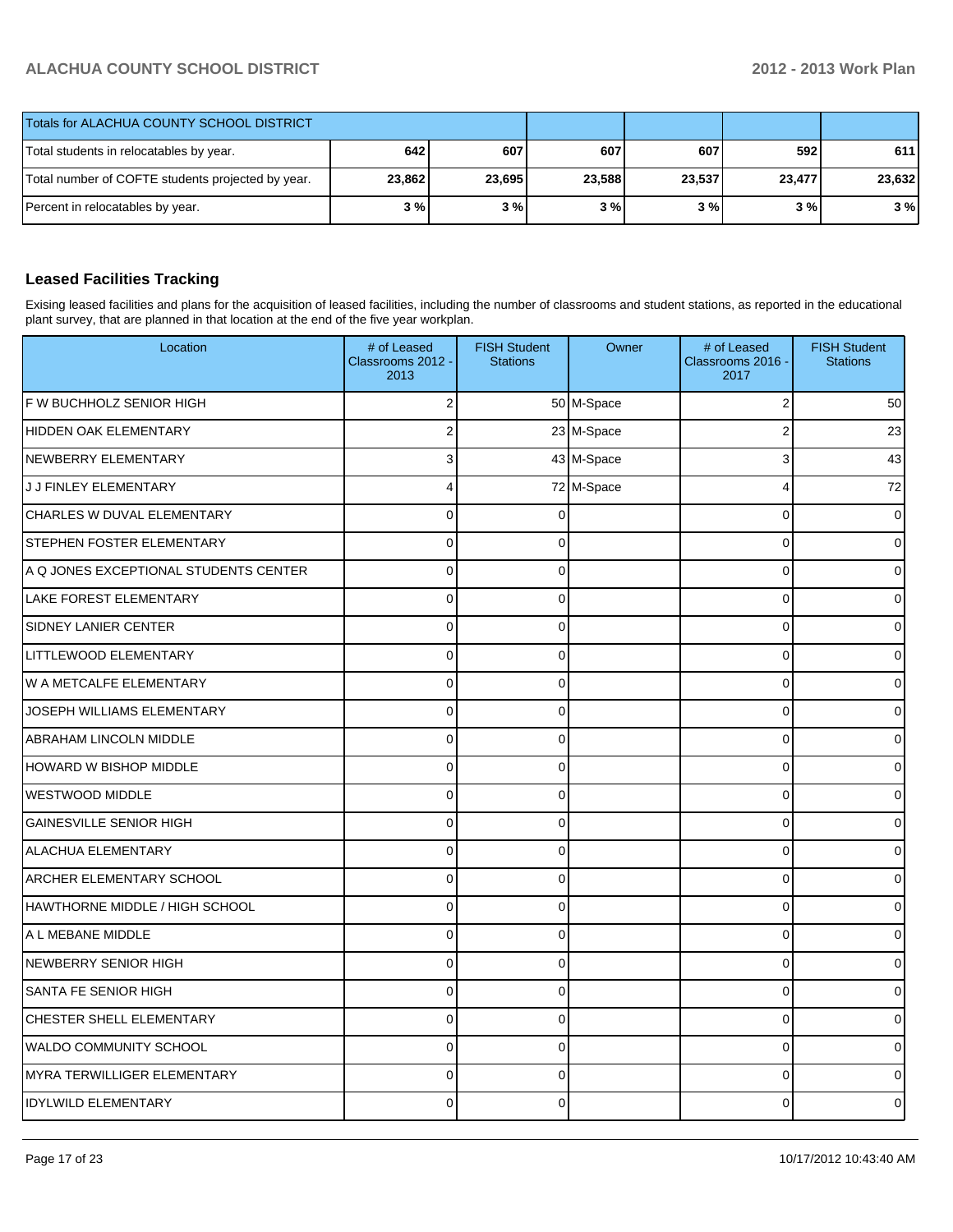| <b>GLEN SPRINGS ELEMENTARY</b>    |          |          |             | n        | $\overline{0}$ |
|-----------------------------------|----------|----------|-------------|----------|----------------|
| IMARJORIE K RAWLINGS ELEMENTARY   | $\Omega$ | 0        |             | 0        | $\overline{0}$ |
| IW TRAVIS LOFTEN SENIOR HIGH      | $\Omega$ | 0        |             | $\Omega$ | $\overline{0}$ |
| <b>PRAIRIE VIEW ELEMENTARY</b>    | $\Omega$ |          |             | $\Omega$ | $\overline{0}$ |
| HIGH SPRINGS COMMUNITY SCHOOL     | U        |          |             | $\Omega$ | $\overline{0}$ |
| <b>IKIMBALL WILES ELEMENTARY</b>  | $\Omega$ | 0        |             | 0        | $\overline{0}$ |
| <b>C W NORTON ELEMENTARY</b>      | $\Omega$ | 0        |             | 0        | $\overline{0}$ |
| WILLIAM S TALBOT ELEMENTARY       | 2        |          | 44 M-Space  | 2        | 44             |
| W W IRBY ELEMENTARY               | U        | O        |             | $\Omega$ | $\overline{0}$ |
| <b>IOAKVIEW MIDDLE</b>            |          |          | 44 M-Space  | 2        | 44             |
| İKANAPAHA MIDDLE                  | $\Omega$ | 0        |             | U        | $\overline{0}$ |
| <b>LAWTON M CHILES ELEMENTARY</b> | $\Omega$ | 0        |             | $\Omega$ | $\overline{0}$ |
| HORIZON CENTER                    | $\Omega$ | 0        |             | $\Omega$ | $\overline{0}$ |
| <b>FORT CLARKE MIDDLE</b>         | O        | $\Omega$ |             | $\Omega$ | $\overline{0}$ |
| IEASTSIDE SENIOR HIGH             |          |          | 100 M-Space |          | 100            |
| <b>I</b> Meadowbrook              | $\Omega$ | O        |             | 0        | $\overline{0}$ |
|                                   | 19       | 376      |             | 19       | 376            |

#### **Failed Standard Relocatable Tracking**

Relocatable units currently reported by school, from FISH, and the number of relocatable units identified as 'Failed Standards'.

Nothing reported for this section.

## **Planning**

#### **Class Size Reduction Planning**

**Plans approved by the school board that reduce the need for permanent student stations such as acceptable school capacity levels, redistricting, busing, year-round schools, charter schools, magnet schools, public-private partnerships, multitrack scheduling, grade level organization, block scheduling, or other alternatives.**

Redistricting - Attendance Zone Policy 5.11 Section (2)(f) - states that "The Board may assign students to alternative schools or programs located in or out of their assigned zone, for health, safety or welfare of the students, other students or staff to relieve crowded schools or avoid school crowding".

Magnet Schools - all grade levels

Block Scheduling - at High Schools

Charter Schools - see "Tracking - Charter Schools"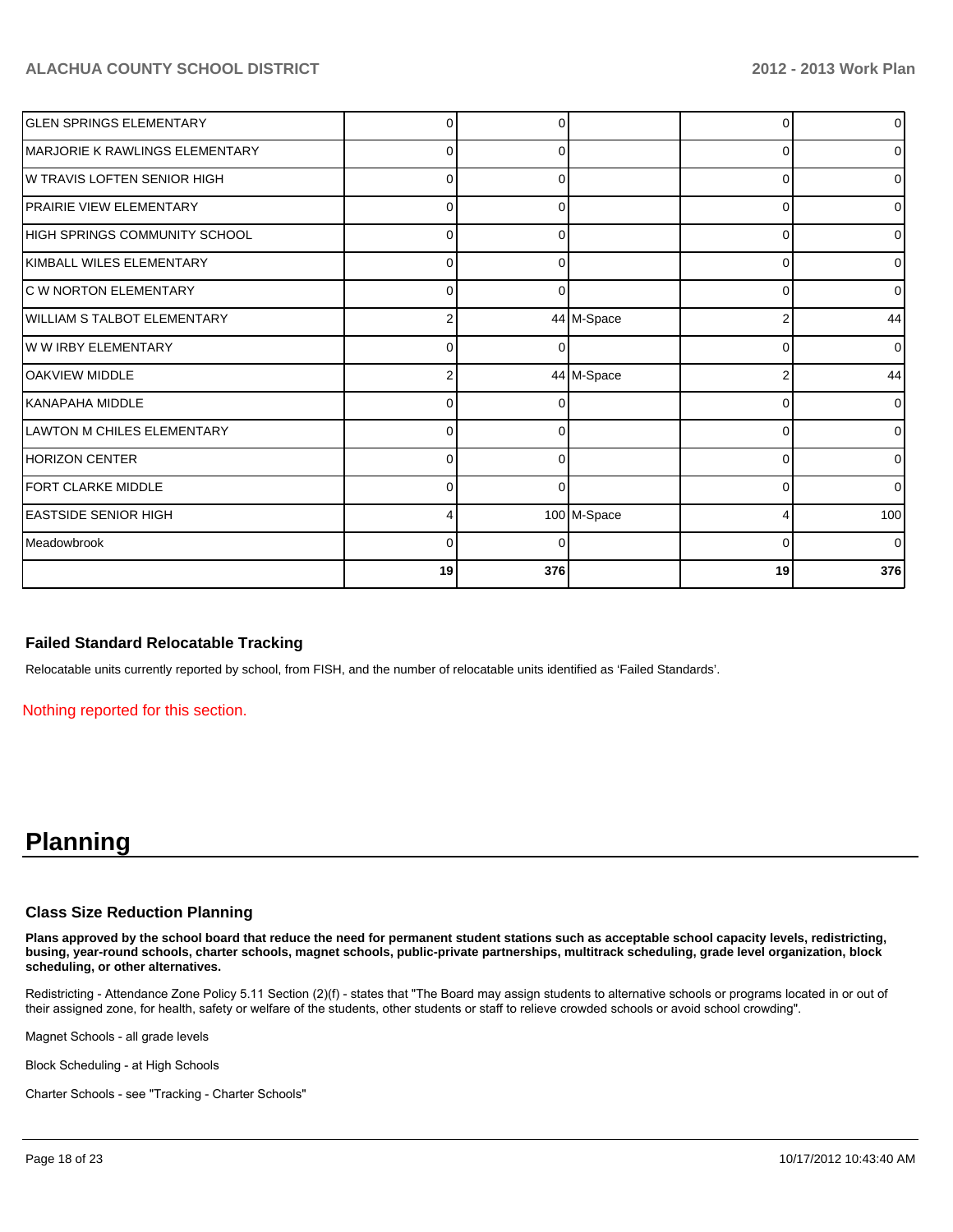### **School Closure Planning**

**Plans for the closure of any school, including plans for disposition of the facility or usage of facility space, and anticipated revenues.**

None at this time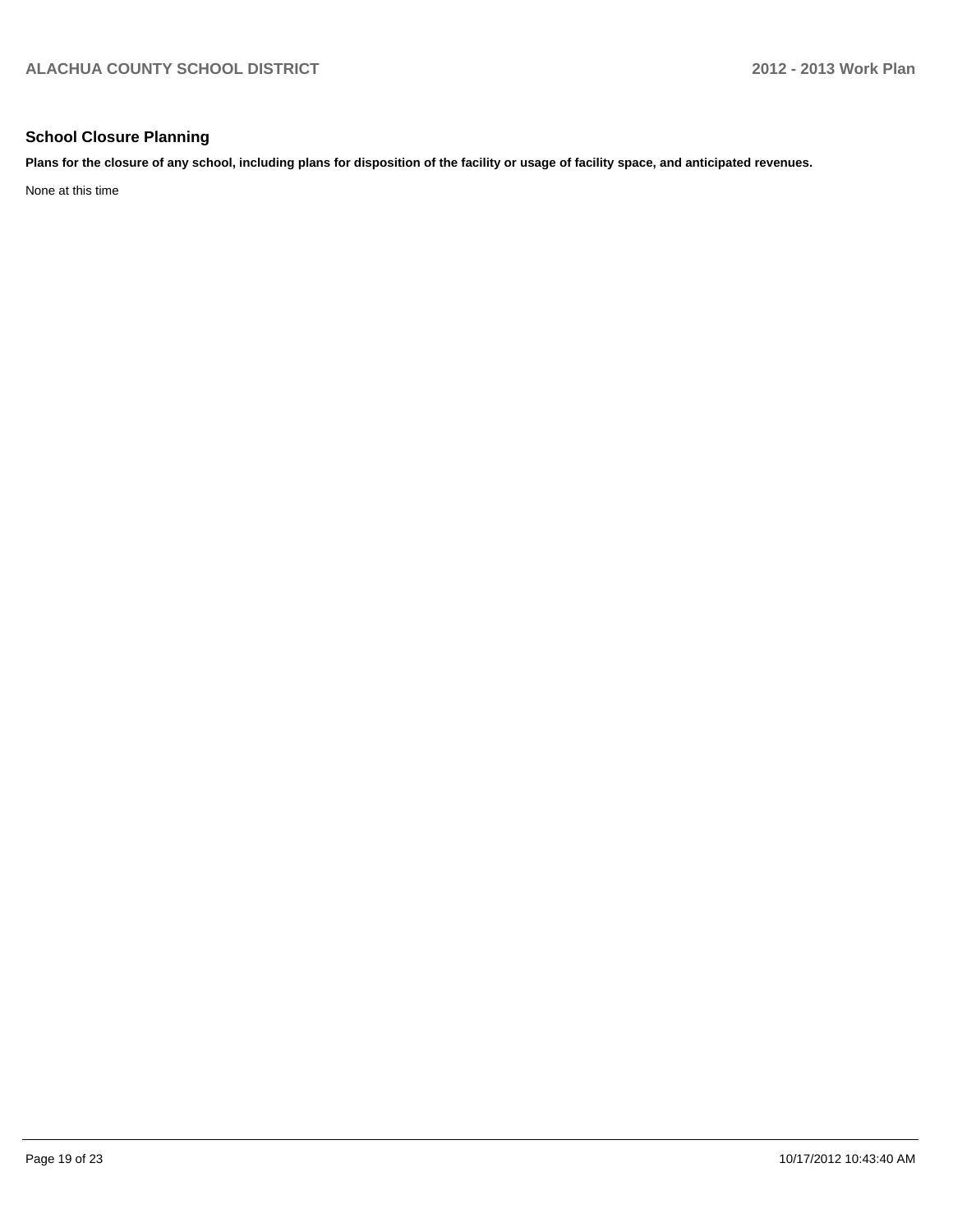Five Year Survey - Ten Year Capacity **10/17/2012** ALACHUA COUNTY SCHOOL DISTRICT

**Schedule of capital outlay projects projected to ensure the availability of satisfactory student stations for the projected student enrollment in K - 12 programs for the future 5 years beyond the 5-year district facilities work program.**

No items meet the criteria.

Five Year Survey - Ten Year Infrastructure **10/17/2012** ALACHUA COUNTY SCHOOL DISTRICT

**Proposed Location of Planned New, Remodeled, or New Additions to Facilities in 6 thru 10 out years (Section 28).**

Not Specified

**Plans for closure of any school, including plans for disposition of the facility or usage of facility space, and anticipated revenues in the 6 thru 10 out years (Section 29).**

Not Specified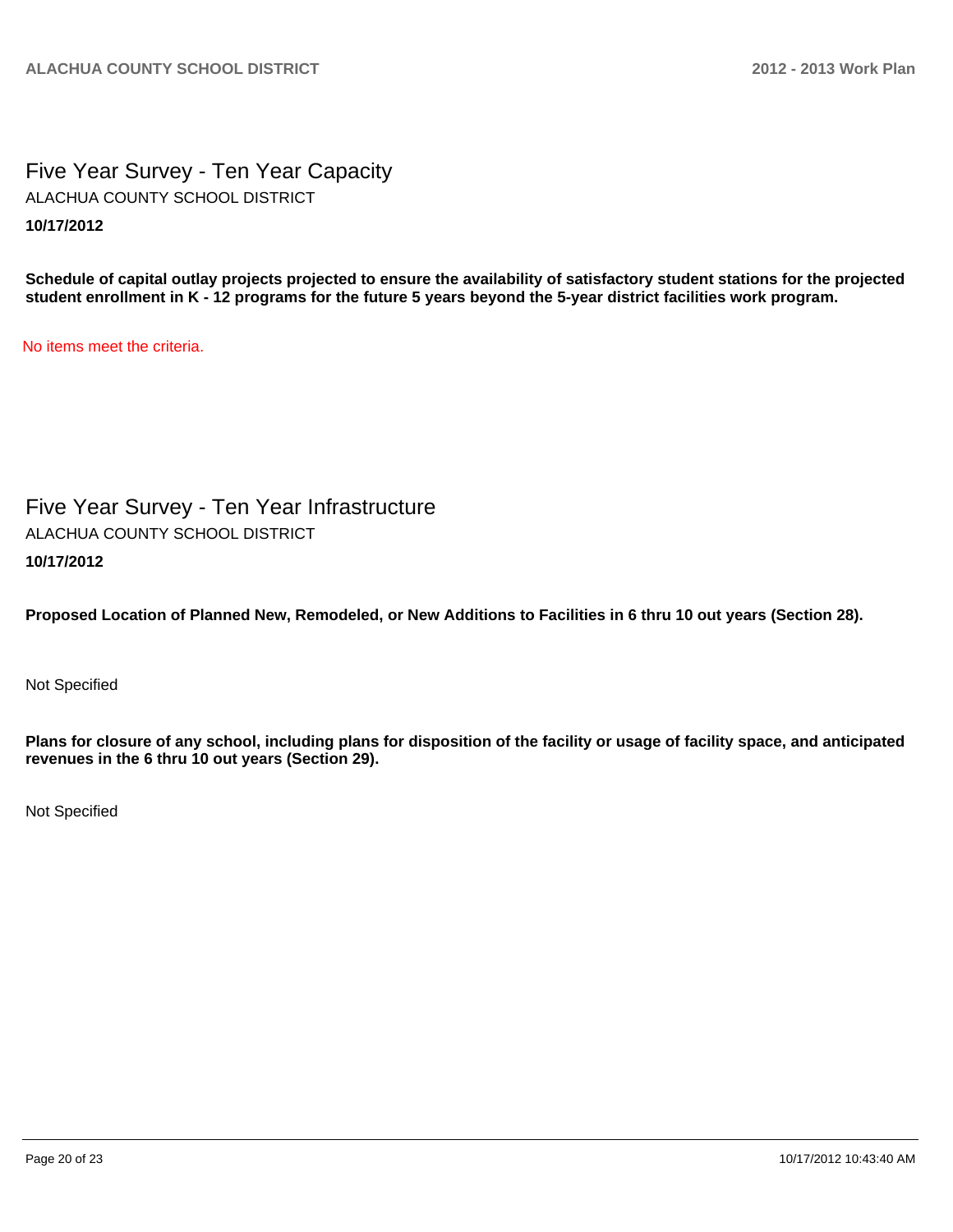## Five Year Survey - Ten Year Maintenance **10/17/2012** ALACHUA COUNTY SCHOOL DISTRICT

**District projects and locations regarding the projected need for major renovation, repair, and maintenance projects within the district in years 6 - 10 beyond the projects plans detailed in the five years covered by the work plan.**

No items match the criteria.

## Five Year Survey - Ten Year Utilization

ALACHUA COUNTY SCHOOL DISTRICT

**10/17/2012**

**Schedule of planned capital outlay projects identifying the standard grade groupings, capacities, and planned utilization rates of future educational facilities of the district for both permanent and relocatable facilities.**

| <b>Grade Level</b><br>Projections | <b>FISH Student</b><br><b>Stations</b> | <b>Actual FISH</b><br>Capacity | Actual<br><b>COFTE</b> | Actual<br><b>Utilization</b> | Actual new<br><b>Student</b><br>Capacity to be<br>added/remove | Projected<br><b>COFTE</b> | Projected<br><b>Utilization</b> |
|-----------------------------------|----------------------------------------|--------------------------------|------------------------|------------------------------|----------------------------------------------------------------|---------------------------|---------------------------------|
| Elementary -<br>District Totals   | 12,838                                 | 12,838                         | 11,033.39              | 85.94 %                      |                                                                | 13,395                    | 104.34 %                        |
| Middle - District<br>Totals       | 10,065                                 | 9,055                          | 6,492.64               | 71.70 %                      |                                                                | 5,529                     | 61.06%                          |
| High - District<br>Totals         | 9,949                                  | 9,224                          | 7,178.23               | 77.82 %                      |                                                                | 7,353                     | 79.72%                          |
| Other - ESE, etc                  | 2,262                                  | 884                            | 274.67                 | 31.07 %                      |                                                                | 297                       | 33.60 %                         |
|                                   | 35,114                                 | 32,001                         | 24,978.93              | 78.06 %                      |                                                                | 26,574                    | 83.04 %                         |

**Combination schools are included with the middle schools for student stations, capacity, COFTE and utilization purposes because these facilities all have a 90% utilization factor. Use this space to explain or define the grade groupings for combination schools.**

No comments to report.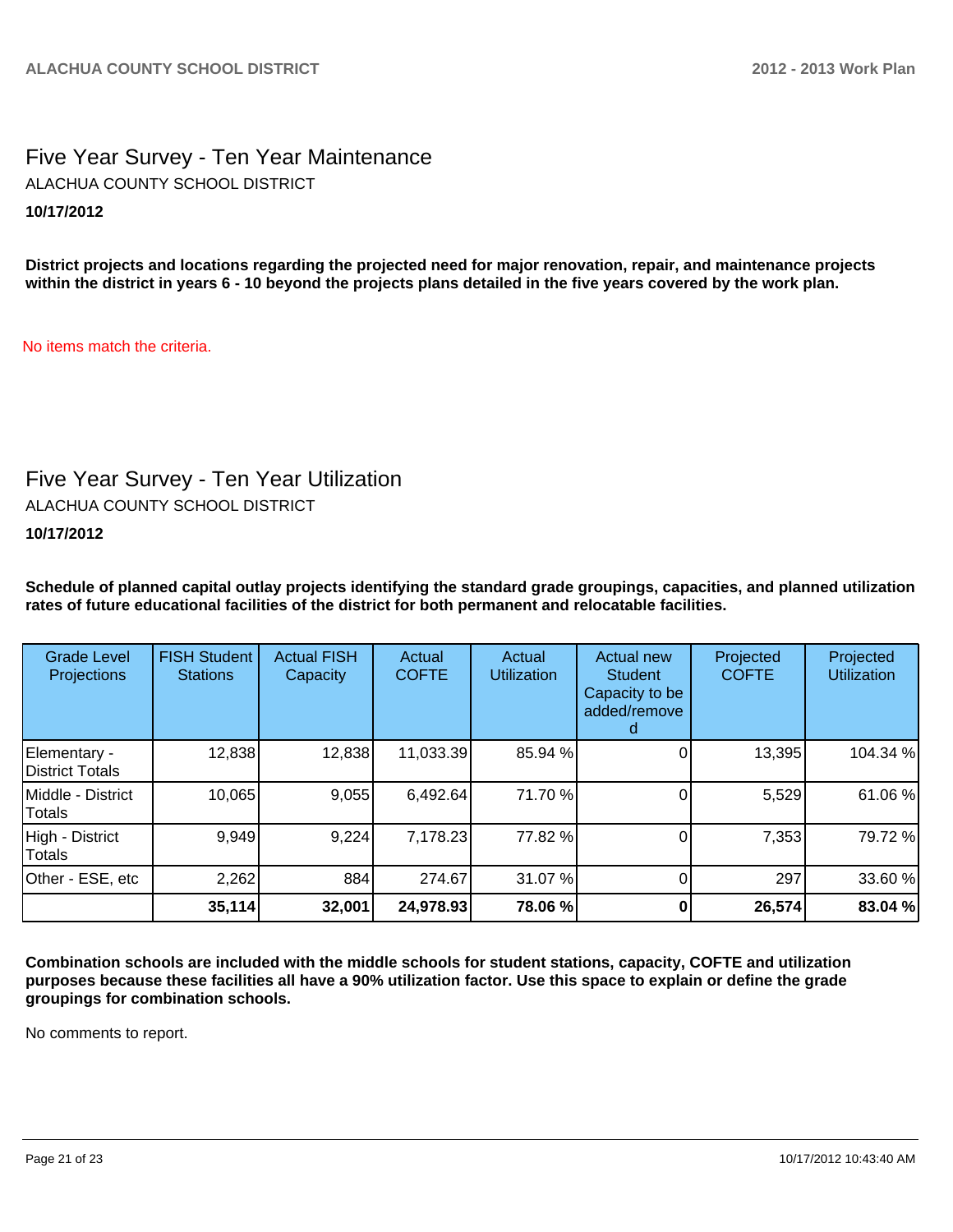## Five Year Survey - Twenty Year Capacity **10/17/2012** ALACHUA COUNTY SCHOOL DISTRICT

**Schedule of capital outlay projects projected to ensure the availability of satisfactory student stations for the projected student enrollment in K - 12 programs for the future 11 - 20 years beyond the 5-year district facilities work program.**

No items match the criteria.

# Five Year Survey - Twenty Year Infrastructure

ALACHUA COUNTY SCHOOL DISTRICT

**10/17/2012**

**Proposed Location of Planned New, Remodeled, or New Additions to Facilities in the 11 through 20 out years (Section 28).**

Not Specified

**Plans for closure of any school, including plans for disposition of the facility or usage of facility space, and anticipated revenues in the 11 through 20 out years (Section 29).**

Not Specified